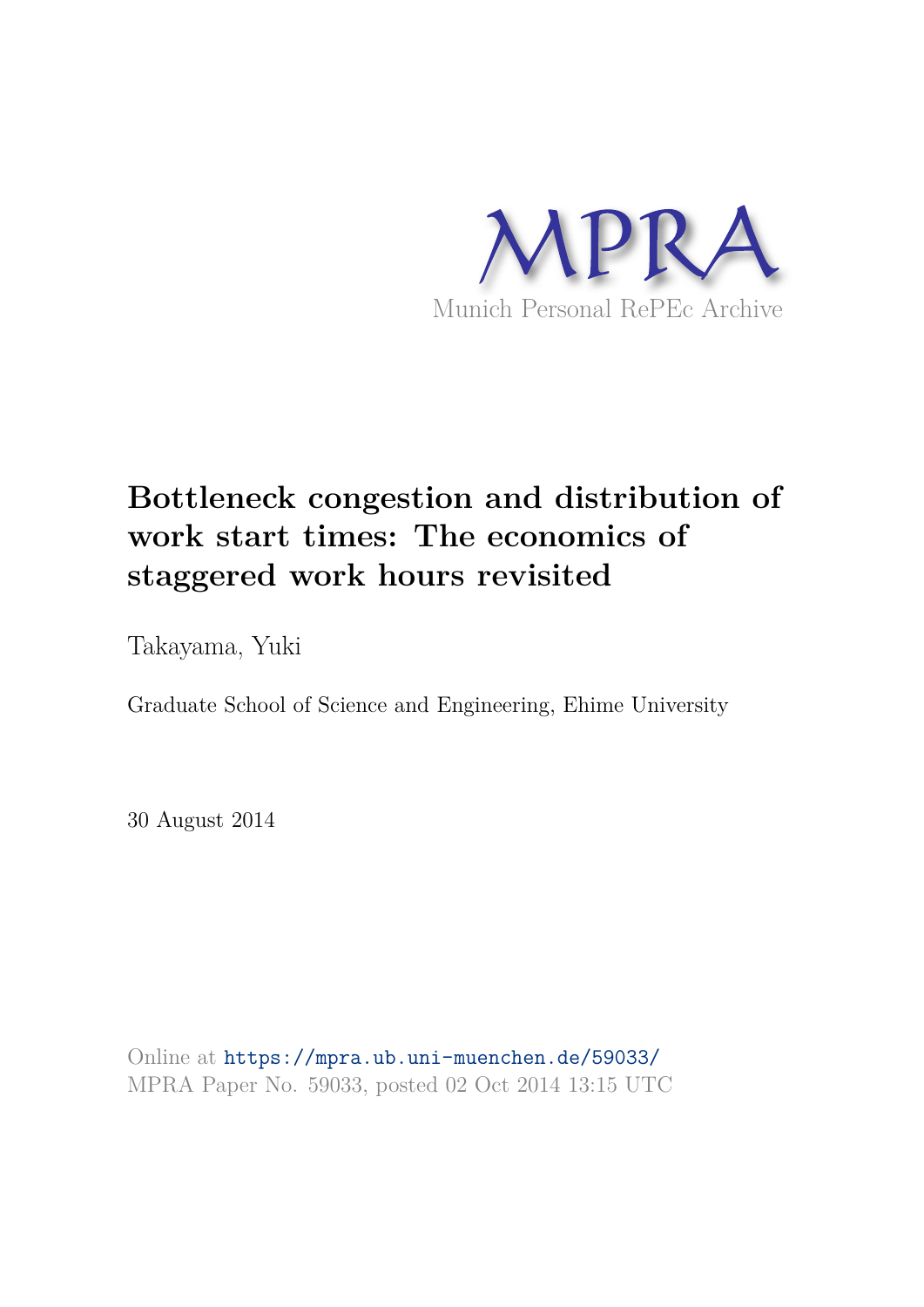# Bottleneck congestion and distribution of work start times: The economics of staggered work hours revisited<sup>∗</sup>

Yuki Takayama†

August 30, 2014

#### **Abstract**

Since the seminal work of Henderson (1981), a number of studies examined the effect of staggered work hours by analyzing models of work start time choice that consider the trade-off between negative congestion externalities and positive production externalities. However, these studies described traffic congestion using flow congestion models. This study develops a model of work start time choice with bottleneck congestion and discloses the intrinsic properties of the model. To this end, this study extends Henderson's model to incorporate bottleneck congestion. By utilizing the properties of a potential game, we characterize equilibrium and optimal distributions of work start times. We also show that Pigouvian tax/subsidy policies generally yield multiple equilibria and that the first-best optimum must be a stable equilibrium under Pigouvian policies, whereas the secondbest optimum in which policymakers cannot eliminate queuing congestion can be unstable.

*JEL classification:* C62; C72; C73; D62; R41; R48

*Keywords:* staggered work hours; bottleneck congestion; production effects; potential game; stability; Pigouvian policies;

<sup>∗</sup> I am grateful to Takashi Akamatsu, Takamasa Iryo, and Kentaro Wada for their helpful comments and discussions on earlier versions of this paper.

<sup>†</sup>Graduate School of Science and Engineering, Ehime University, Bunkyo-cho 3, Matsuyama 790-8577, Japan. Phone/Fax: +81-89-927-9843, E-mail: takayama@cee.ehime-u.ac.jp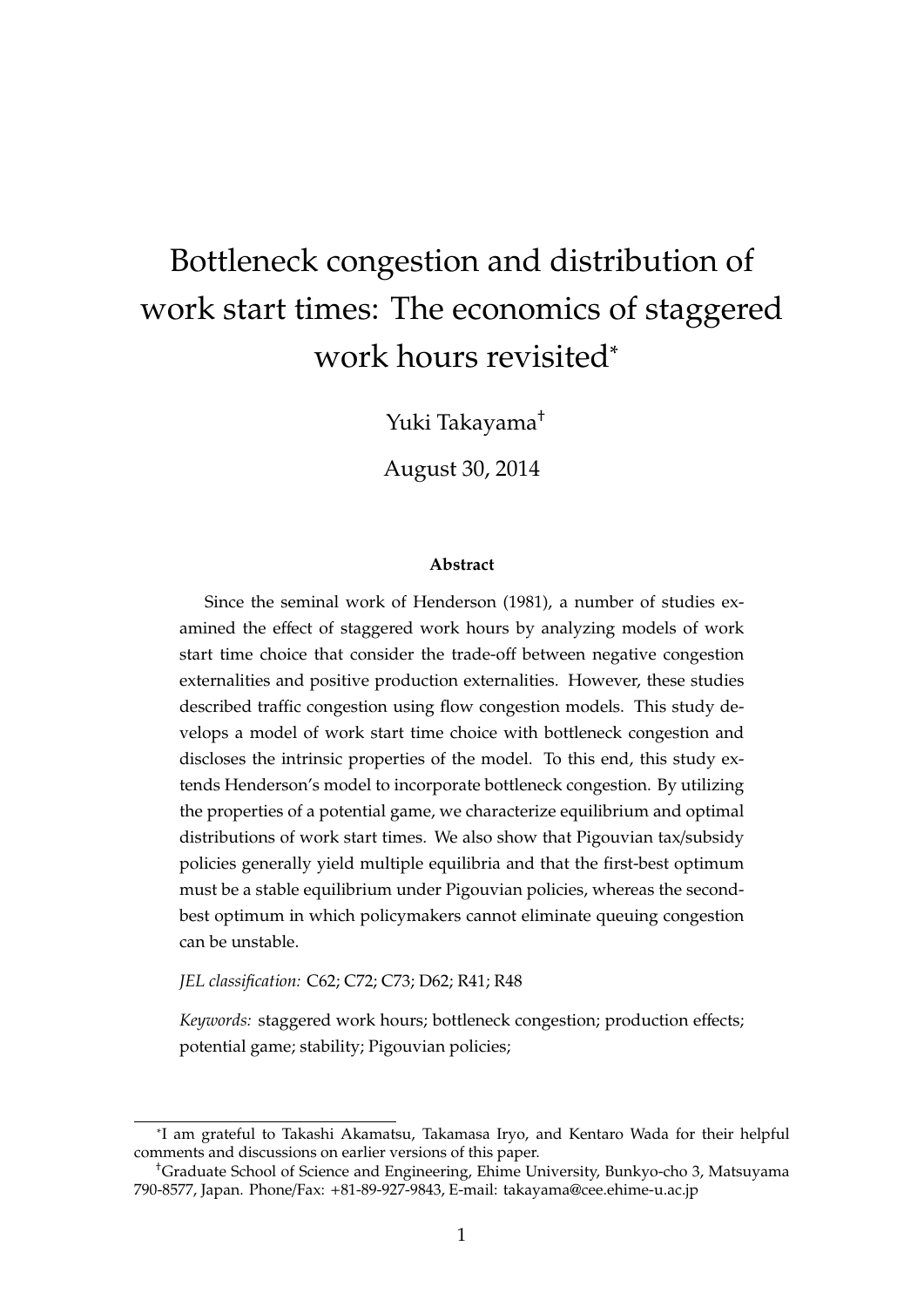# **1 Introduction**

Urban traffic congestion is caused by concentrated demand for travel around the start of the workday, because firms in central business districts (CBDs) generally have fixed work schedules and workers start work at the same time. Introducing staggered work hours (SWH) is a transportation demand management (TDM) measure for alleviating peak congestion. It is widely recognized but rarely implemented, because it may reduce intra-firm communication and productivity (Wilson, 1988). That is, SWH reduces positive production externalities (agglomeration economies) alongside the negative congestion externalities (agglomeration diseconomies). Therefore, considering the trade-off between congestion and productivity is essential when we examine the effect of TDM measures for reducing peak congestion.

Since the seminal work of Henderson (1981), a number of studies have developed models of work start time choice that consider traffic congestion and productivity effects; these studies will be discussed in Section 1.1. By examining the equilibrium and optimal distributions of work start times and optimal congestion tolls, these studies provide insights into TDM measures. However, analytical difficulties inevitably arising in models with agglomeration economies and diseconomies (i.e., nonconvexities) limit these studies. Foremost among their limitations is that they describe traffic congestion using flow congestion models, which are inappropriate for dealing with peak congestion. Second, although their models have multiple equilibria, these studies address only a subset—e.g., cases where work starting times are continuously distributed or completely clustered and do not examine their stability. Therefore, the equilibrium distribution of work start times may be unstable and may never emerge in their models. Third, Akamatsu et al. (2014b) shows that if we consider models with positive and negative externalities, social optima can be unstable equilibria under Pigouvian policies, and a non-optimal stable equilibrium will exist. Therefore, although previous studies (e.g., Arnott, 2007) investigate the properties of optimum congestion tolls, social optimum may not be achieved under their congestion tolls.

This study shows that the *potential function approach*, which utilizes properties of a potential game, overcomes these limitations and clarifies the intrinsic properties of a model of work start time choice with bottleneck congestion. This paper first develops a model with production effects and bottleneck congestion by combining Henderson (1981)'s model and the standard bottleneck model (Vickrey, 1969; Hendrickson and Kocur, 1981; Arnott et al., 1990). Similar to models in Peer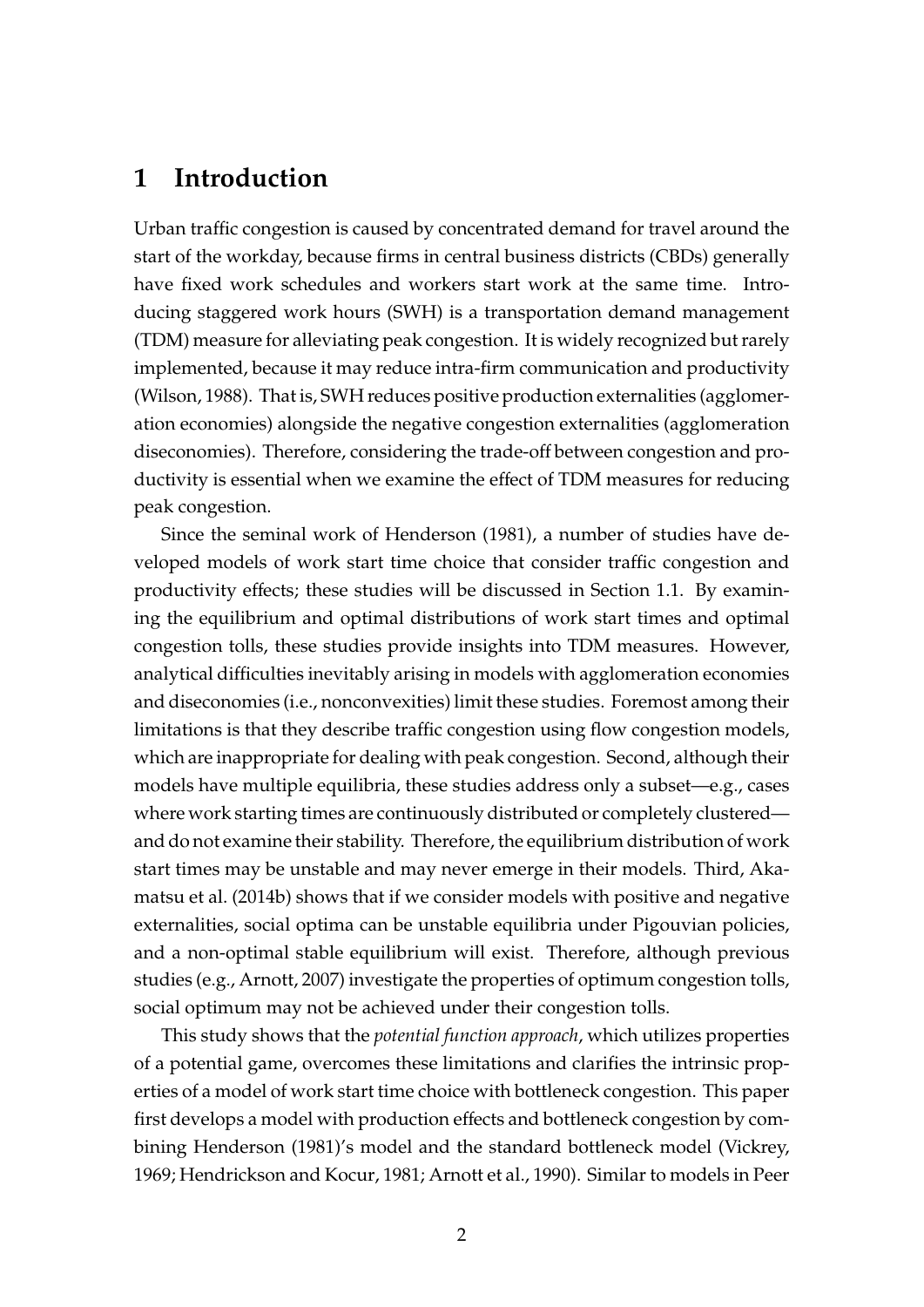and Verhoef (2013) and Gubins and Verhoef (2014), ours assumes that workers make long-run decisions about work start times and short-run decisions about day-specific work arrival times. In the short-run, workers choose arrival times and take work start times as a given; in the long-run, they choose work start times indirectly through their choice of employer. We then show that the shortrun equilibrium is uniquely determined, whereas the long-run equilibrium is not unique.

This study examines the local stability of long-run equilibrium by viewing it as a Nash equilibrium of a potential game (Sandholm, 2001). In this case, the model of the long-run choice of work start time admits a potential function, and the set of long-run equilibria coincides exactly with the set of Karush–Kuhn–Tucker points for the maximization problem of the potential function. Further, all local maximizers of the potential function are locally stable long-run equilibria. We can therefore characterize long-run equilibria and their stability by the shape of the potential function.

After characterizing the long-run equilibria and their stability, this study investigates the properties of the first-best and second-best optimal distributions of work start times and their stability under Pigouvian policies. The first-best optimum is defined as the global maximizer of the social welfare function (workers' total utility), and the second-best optimum is that under the condition whereby policymakers cannot control workers' short-run decisions; that is, the queue at the bottleneck cannot be eliminated. Thus, differences between optimum and stable equilibria are clarified by comparing the shapes of the social welfare function and the potential function. Furthermore, stability of the first-best and second-best optima under Pigouvian policies is analyzed by the potential function approach. This analysis discloses that the first-best optimum must be a stable equilibrium under Pigouvian policies, whereas the second-best optimum can be unstable.

## **1.1 Related Literature**

Theoretical studies of SWH and its variants have appeared since the benchmark study by Henderson (1981). Henderson (1981) assumed that all workers in a city commute from a common residential area to a common CBD along a single congestible road and that the productivity of a worker at a point in time depends on the number of workers at work at that time. These two assumptions yield both traffic congestion and productivity effects in his model. He then analyzed the equilibrium and optimal distributions of work start times. Wilson (1992) and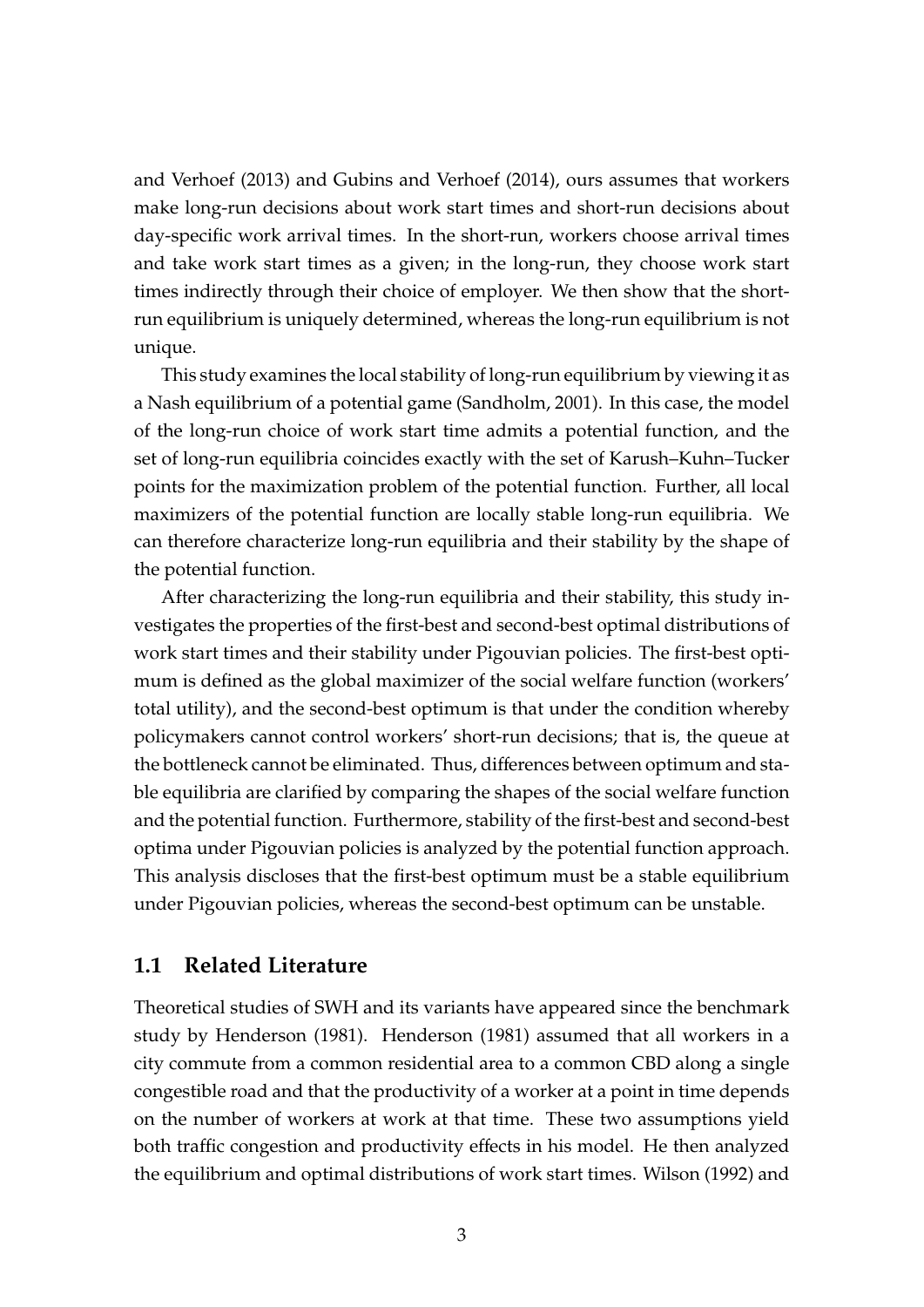Arnott et al. (2005) extended Henderson (1981) by introducing workers' choices of residential location and firm heterogeneity, respectively. Arnott (2007) generalized Henderson's model and analyzed optimal congestion tolls. Henderson (1981) and these subsequent studies, however, described traffic congestion using a flow congestion model.

Mun and Yonekawa (2006) and Fosgerau and Small (2014) were the most successful in considering both production effects and peak-period traffic congestion.<sup>1</sup> Mun and Yonekawa (2006) formulated a peak-period congestion based on the standard bottleneck model and developed a model that describes firms' and workers' choices to adopt fixed or flextime schedules. They showed that a situation in which all firms adopt flextime never emerges as equilibrium and that multiple equilibria could exist. However, due to analytical difficulties, they examined the stability of equilibria only by numerical examples.

Fosgerau and Small (2014) presented a model that introduces bottleneck congestion and productivity effects of work and leisure. They systematically investigated the properties of equilibrium and optimal tolls. However, their model presupposed that all workers determine their own work start time, which implies that all firms adopt flextime. This leads to the result that workers' work start times are the same as their arrival times at the CBD. Thus, their model describes only a situation wherein work start times are continuously distributed.

It is noteworthy that the framework of Henderson (1981) is the same as that of social interaction models (e.g., Beckmann, 1976; Tabuchi, 1986), which study spatial agglomeration of economic activities. Beckmann (1976) led to numerous extensions and modifications (Fujita and Ogawa, 1982; Fujita, 1988; Berliant et al., 2002; Mossay and Picard, 2011; Akamatsu et al., 2014a) that provide approaches for characterizing equilibrium and social optimum.<sup>2</sup> This study modifies one of these approaches—the potential function approach $^3$  in Akamatsu et al. (2014a) and applies it to the model featuring bottleneck congestion. This approach significantly simplifies characterizing equilibrium, its stability, and optimum of our model. By applying the potential function approach, this study then analytically clarifies the intrinsic properties of the model featuring production effects and

<sup>&</sup>lt;sup>1</sup>Sato and Akamatsu (2006) also extended the standard bottleneck model to incorporate the productivity effect. Although they provided a rigorous framework, their analysis is limited to a particular set of equilibria, such as cases where work start times are completely clustered and staggered.

 $2\overline{P}$ For comprehensive reviews of these literature, see Fujita and Thisse (2013).

<sup>&</sup>lt;sup>3</sup>Methods that utilize the potential function are found in a diverse range of applications (for reviews, see, e.g., Sandholm, 2010), which includes transportation science (e.g., Beckmann et al., 1956; Rosenthal, 1973; Sandholm, 2002).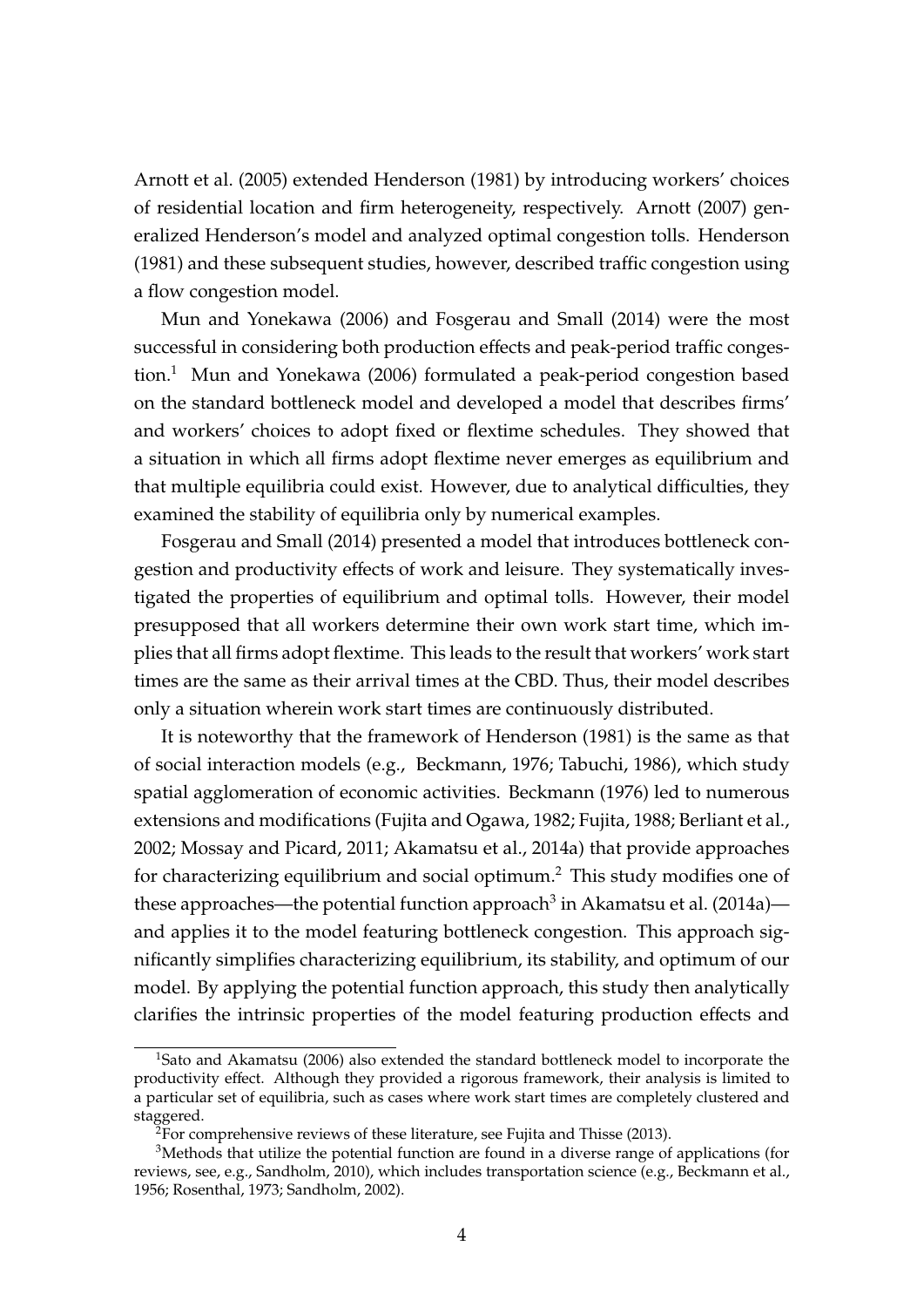

Figure 1: The monocentric city

bottleneck congestion.

This study proceeds as follows. Section 2 formulates a model of work start time choice featuring bottleneck congestion and production effects. Section 3 describes the long-run choice of work start time as a potential game and investigates the uniqueness and stability of the short-run and long-run equilibria by the potential function approach. Section 4 examines the properties of first-best and second-best optima and their stability under Pigouvian policies. Section 5 concludes. Proofs omitted in the text are in the Appendix.

# **2 The Model**

## **2.1 Basic assumptions**

Consider a city that consists of a CBD and a residential area connected by a single road (Figure 1). This road has a single bottleneck with capacity  $\mu$ . All workers reside in the residential area and commute to the CBD, where all firms are located. If arrival rates of workers at the bottleneck exceed its capacity, a queue develops. To model queuing congestion, we employ first-in-first-out (FIFO) and a point queue in which vehicles have no physical length as in standard bottleneck models (e.g., Vickrey, 1969; Hendrickson and Kocur, 1981; Arnott et al., 1990, 1993).

Each firm chooses its work start time from the feasible set  $\mathcal{T} \equiv \{t_1, t_2, \cdots, t_T\}$ , where  $t_i = t_{i-1} + \tau$  for all  $i \in \{2, 3, \dots, T\}$  and  $\tau$  is a positive constant. Since the length of a workday is assumed to be identical and fixed at *H* for all firms, each firm is characterized by its work start time. For convenience, we call the firm that starts work at time *t<sup>i</sup>* "firm *i*." We further assume there is an interval in the workday when all firms begin work, i.e.,  $t_T < t_1 + H$ .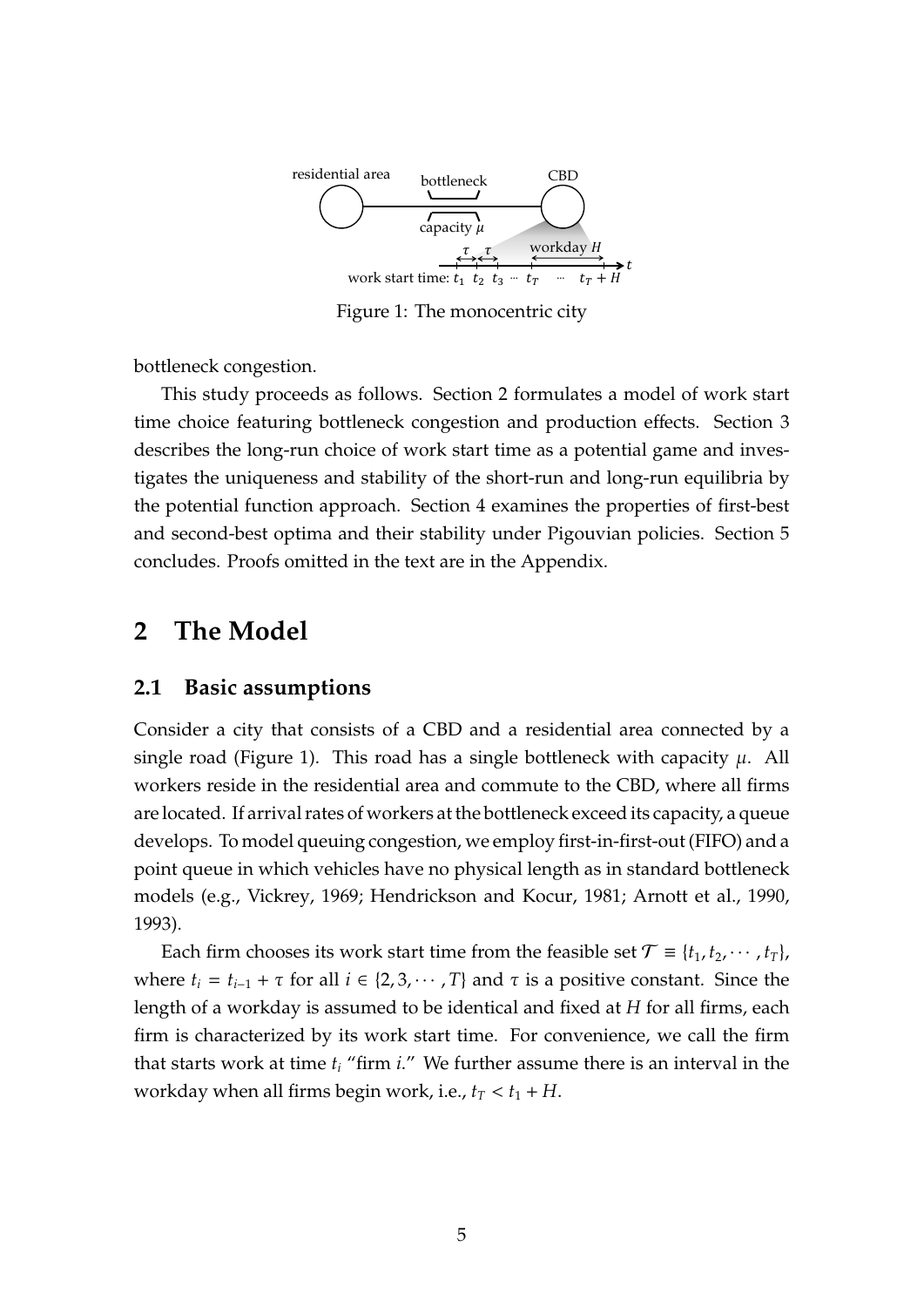#### **2.1.1 Behavior of workers**

The *N* workers are ex ante identical. Each chooses his or her work start time *t<sup>i</sup>* indirectly by choosing an employer (i.e., a firm  $i \in \mathcal{I} \equiv \{1, 2, \dots, T\}$  to work for) and the departure time  $t$  at the bottleneck to maximize utility  $u_i(t)$ . The utility of a worker who starts work at *t<sup>i</sup>* , whom we call "worker *i*," is given by

$$
u_i(t) = w_i - c_i(t), \qquad (1)
$$

where  $w_i$  denotes the wage from firm *i* and  $c_i(t)$  denotes commuting cost. The commuting cost *ci*(*t*) of worker *i* who departs the bottleneck at time *t* is expressed as the sum of queuing time cost at the bottleneck, *q*(*t*), schedule delay cost, *s*(*ti*−*t*), and fixed travel time cost, *c<sup>f</sup>* :

$$
c_i(t) = q(t) + s(t_i - t) + c_f.
$$
 (2)

We assume that  $s(x)$  is differentiable, strictly convex, and strictly minimized at  $x = 0$ , and that  $s'(x) \equiv ds(x)/dx < 1$  as in Daganzo (1985), Kuwahara (1990), and Lindsey (2004). Following Arnott et al. (1990, 1993), we set  $c_f = 0$  without affecting the results of interest.

We consider utility maximization as a sequence of short-run and long-run optimizations. Specifically, workers in the short-run minimize commuting cost  $c_i(t) = q(t) + s(t_i - t)$  by selecting their departure time *t* taking work start time  $t_i$  as given:

$$
\min_{t} c_i(t) = q(t) + s(t_i - t). \tag{3}
$$

In the long-run, each worker chooses an employer so as to maximize his/her utility:

$$
\max_i u_i = w_i - c_i^*,
$$
\n(4)

where  $c_i^*$ *i* is the short-run equilibrium commuting cost of worker *i*, determined by his/her short-run decisions.

#### **2.1.2 Behavior of Firms**

All firms produce homogeneous goods under constant returns to scale technology and perfect competition, which requires one unit of labor to produce one unit of output and is chosen as numéraire. For introduction of the production effect, this model assumes that the productivity per worker of a firm at time *t* is linearly increasing with the total number of workers then on duty. This production effect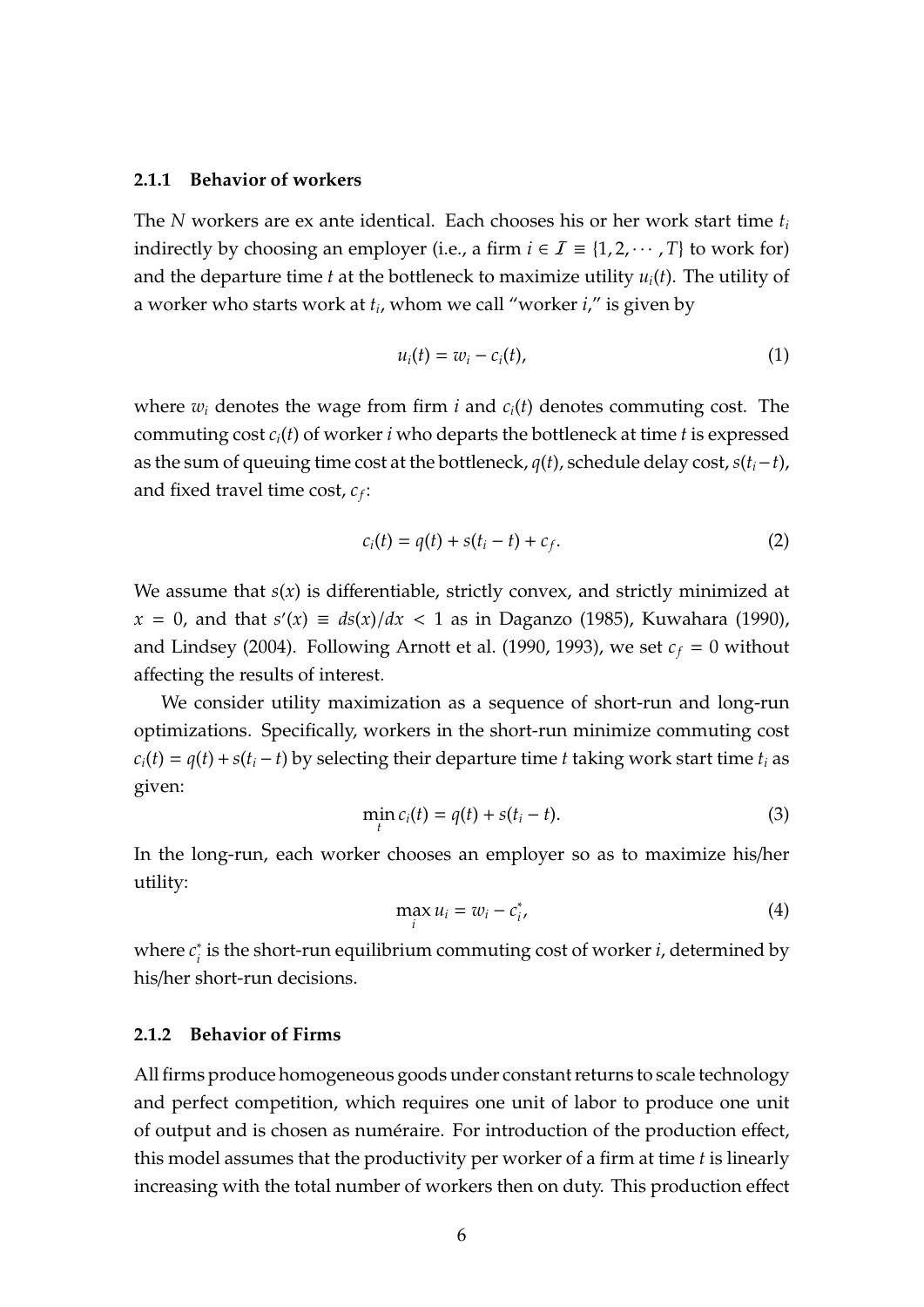

Figure 2: Total number of workers on duty

is represented by the following instantaneous production function:

$$
f(t) = \alpha N(t),\tag{5}
$$

where coefficient  $\alpha$  represents technology of a firm and  $N(t)$  is the total number of workers on duty at time *t*. The daily output *F<sup>i</sup>* per worker of a firm *i* is simply the sum over the workday of the instantaneous output  $f(t)$ :

$$
F_i = \int_{t_i}^{t_i + H} f(t)dt = \int_{t_i}^{t_i + H} \alpha N(t)dt.
$$
 (6)

Note that because  $t_i = t_{i-1} + \tau$ ,  $N(t)$  is represented as follows (Figure 2):

$$
N(t) = \begin{cases} \sum_{k=1}^{j} N_k & \text{if } t \in [t_j, t_{j+1}) \quad \forall j \in \{1, 2, \cdots, T-1\}, \\ N & \text{if } t \in [t_T, t_1 + H], \\ \sum_{k=j+1}^{T} N_k & \text{if } t \in (t_j + H, t_{j+1} + H] \quad \forall j \in \{1, 2, \cdots, T-1\}, \end{cases}
$$
(7)

where *N<sup>i</sup>* denotes total number of workers employed by firm *i*. Under the production function defined in (6), each firm chooses its work start time to maximize profit per worker:

$$
\max_{i} \pi_i = F_i - w_i. \tag{8}
$$

Since a firm cannot change its work start time frequently, its choice of work start time is assumed to be a long-run decision.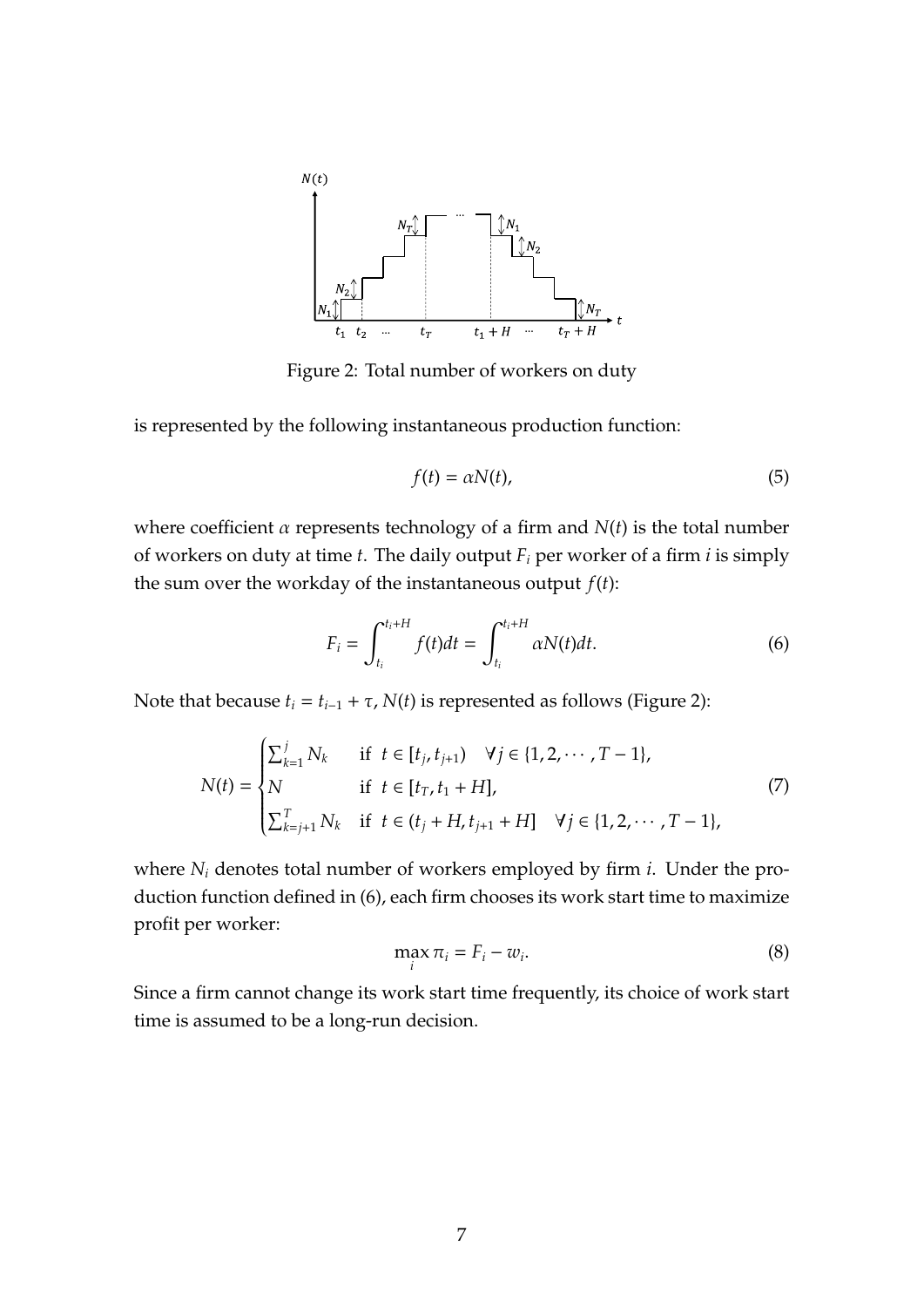## **2.2 Short-run and long-run equilibrium conditions**

#### **2.2.1 Short-run equilibrium conditions**

In the short-run, workers decide only the day-specific departure time *t* at the bottleneck, which implies that the number of workers  $N = (N_i)_{i \in I}$  employed by firm *i* ∈ I—which we call the *distributions of work start times*—is assumed to be given. Therefore, short-run equilibrium conditions coincide with those of the standard bottleneck model, given by these three conditions:

$$
\begin{cases} c_i^* - \left\{ q(t) + s(t_i - t) \right\} = 0 & \text{if } n_i(t) > 0 \\ c_i^* - \left\{ q(t) + s(t_i - t) \right\} \ge 0 & \text{if } n_i(t) = 0 \end{cases} \forall t, \forall i \in \mathcal{I},
$$
 (9a)

$$
\begin{cases} \mu - \sum_{k} n_{k}(t) = 0 & \text{if } q(t) > 0 \\ \mu - \sum_{k} n_{k}(t) \ge 0 & \text{if } q(t) = 0 \end{cases} \quad \forall t,
$$
 (9b)

$$
\int n_i(t)dt = N_i \quad \forall i \in \mathcal{I}, \tag{9c}
$$

where  $n_i(t)$  is the number of workers *i* who arrive at the CBD at time *t* (i.e., the arrival rate of workers *i* at the CBD).

Condition (9a) represents the no-arbitrage condition for the choice of departure time. This condition means that at the short-run equilibrium, no worker can reduce commuting cost by changing arrival time at the CBD unilaterally. Condition (9b) is the capacity constraint of the bottleneck, which requires that the total departure rate  $\sum_k n_k(t)$  at the bottleneck is equal to the capacity  $\mu$  if there is a queue; otherwise, the total departure rate is (weakly) lower than  $\mu$ . The last condition (9c) is flow conservation for commuting demand. These conditions give  $n_i(t)$ ,  $q(t)$ , and  $c_i^*$ *i* at short-run equilibrium as functions of the distribution of work start times, N.

#### **2.2.2 Long-run equilibrium conditions**

In the long-run, each worker chooses an employer, and each firm chooses its work start time. Thus, the long-run equilibrium conditions are represented as

$$
\begin{cases} u^* - \{w_i - c_i^*\} = 0 & \text{if } N_i > 0 \\ u^* - \{w_i - c_i^*\} \ge 0 & \text{if } N_i = 0 \end{cases} \quad \forall i \in \mathcal{I}, \tag{10a}
$$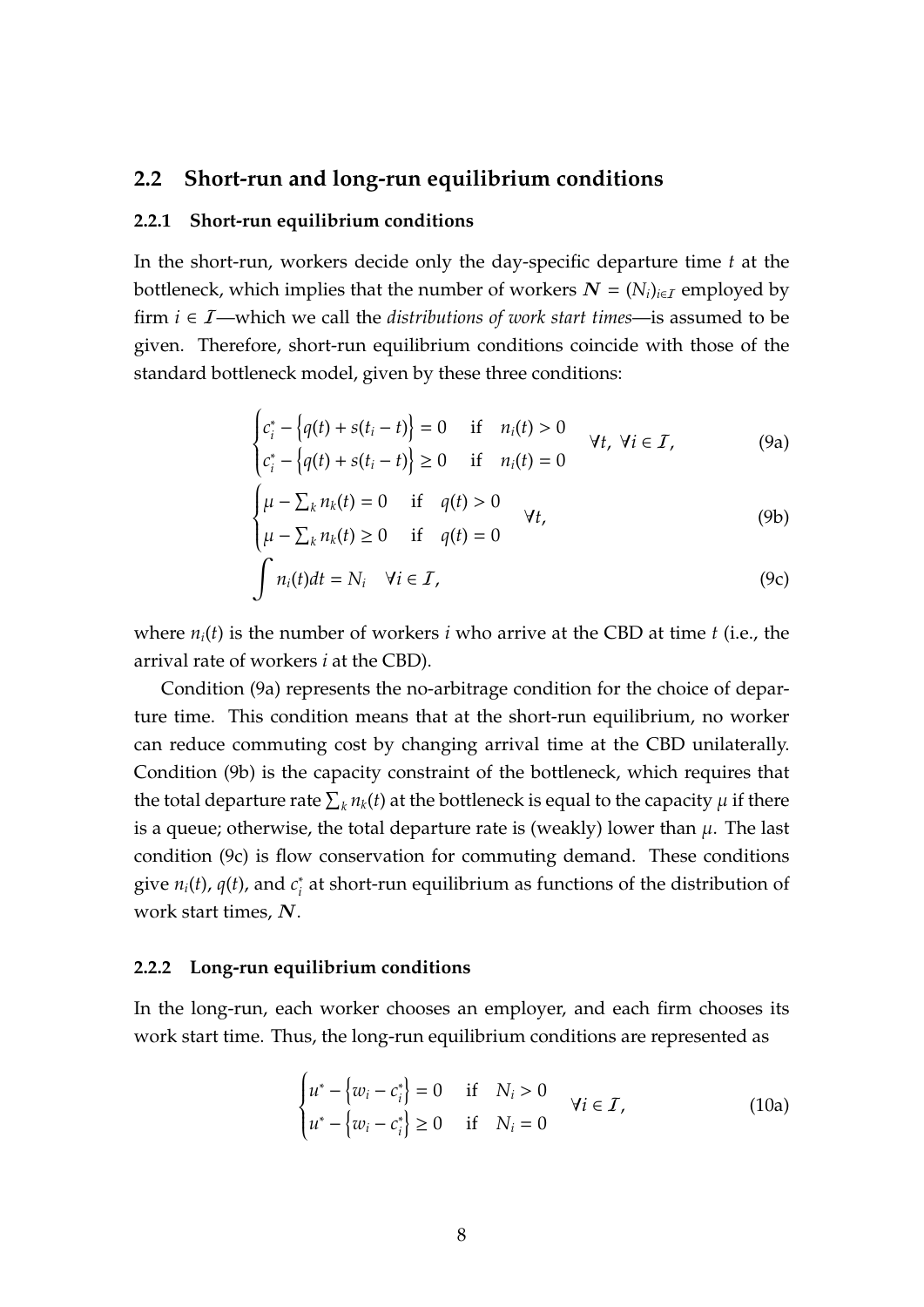$$
\begin{cases} \pi^* - \{F_i - w_i\} = 0 & \text{if} \quad N_i > 0 \\ \pi^* - \{F_i - w_i\} \ge 0 & \text{if} \quad N_i = 0 \end{cases} \quad \forall i \in \mathcal{I}, \tag{10b}
$$

$$
\sum_{k} N_k = N,\tag{10c}
$$

where  $u^*$  denotes the equilibrium utility, and  $\pi^*$  is the equilibrium profit which equals zero because firms in the city are perfectly competitive.

Conditions (10a) and (10b) are the equilibrium conditions for workers' choice of firm and firms' choice of work start time, respectively. Condition (10a) implies that at long-run equilibrium, each worker has no incentive to change employer unilaterally. Condition (10b) means that if workers are employed by firm *i*, the firm *i* earns the equilibrium profit  $\pi^* = 0$ ; otherwise, the profit must be less than zero. Condition (10b) is the conservation law of the population of workers.

We easily show that conditions (10a) and (10b) are rewritten as the following condition because  $\pi^* = 0$ .

$$
\begin{cases} u^* - \{F_i(\mathbf{N}) - c_i^*(\mathbf{N})\} = 0 & \text{if } N_i > 0 \\ u^* - \{F_i(\mathbf{N}) - c_i^*(\mathbf{N})\} \ge 0 & \text{if } N_i = 0 \end{cases} \quad \forall i \in \mathcal{I},
$$
 (11)

where  $F_i(\textbf{N})$  and  $c_i^*$  $\mathcal{C}_i^*(\bm{N})$  are determined by (6) and (9) as functions of the distribution  $N$  of work start times. Therefore, the long-run equilibrium distribution  $N^*$ of work start times and utility  $u^*$  are obtained from conditions (10c) and (11).

# **3 Short-run and Long-run Equilibrium**

#### **3.1 Short-run equilibrium**

We first characterize short-run equilibrium. Because short-run equilibrium conditions (9) coincide with those of the standard bottleneck model and because the schedule delay cost function *s*(*x*) is strictly convex, the following proposition is obtained.

**Proposition 1.** *The short-run equilibrium is uniquely determined. Furthermore, workers arrive at and leave a bottleneck in the same order as their work start times. That is, the first-in-first-work discipline is valid.*

*Proof.* See Smith (1984), Daganzo (1985), Kuwahara (1990), and Lindsey (2004).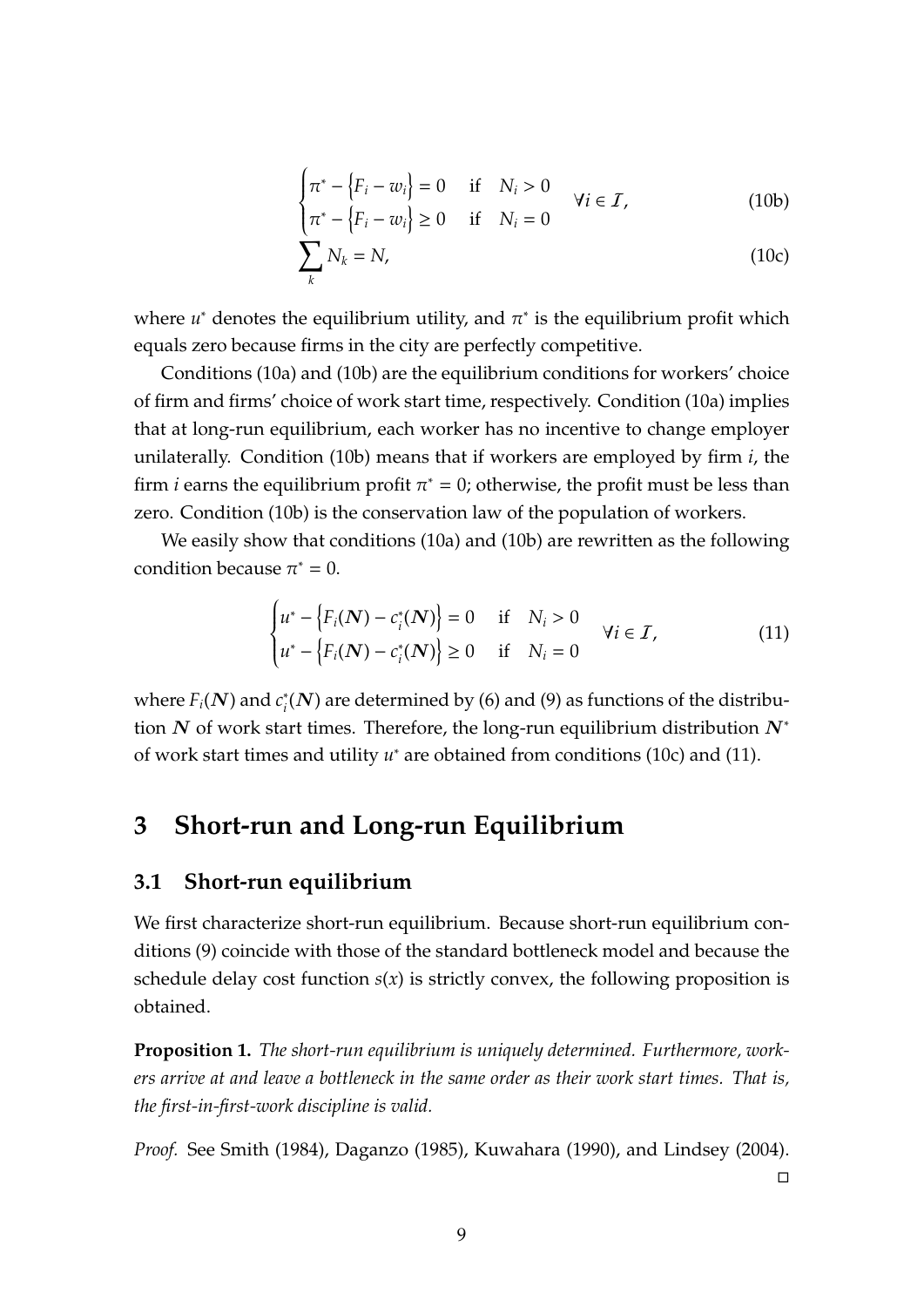In addition, short-run equilibrium commuting cost *c* ∗  $f_i^*(N)$  has the following desirable properties, which are useful for investigating the properties of long-run equilibrium.

**Lemma 1.** *The Jacobian matrix*  $\nabla c(N)$  *of the short-run equilibrium commuting cost*  $c(N) = (c_i^*)$ *i* (N))*i*∈I *is symmetric and positive semidefinite.*

*Proof.* See Appendix. □

## **3.2 Long-run equilibrium**

#### **3.2.1 Potential game**

We next characterize long-run equilibrium. For the analysis, we invoke the properties of a *potential game* introduced by Monderer and Shapley (1996) and Sandholm (2001). Because the long-run equilibrium conditions are represented by (10c) and (11), the model of workers' long-run choice of work start time can be viewed as a population game in which the set of players is  $S \equiv [0, N]$ , the common action set is  $I$ , and the payoff vector is  $u(N) = (F_i(N) - c_i^*$ *i* (N))*i*∈I. As is evident from the definition, a long-run equilibrium is a Nash equilibrium of the game. Thus, let us denote this game by  $G = \{S, I, u\}.$ 

A potential game is defined as a game *G* that holds the following condition: there exists a continuously differentiable function *P* such that

$$
\frac{\partial P(N)}{\partial N_i} = u_i(N) \quad \forall N \in \Delta \equiv \left\{ N \in \mathbb{R}_+^T \middle| \sum_k N_k = N \right\}, \ \forall i \in \mathcal{I}, \tag{12}
$$

where *P* is defined on an open set containing ∆ so that its partial derivative is well-defined on ∆. The function *P* is the *potential function* of the game *G*. This condition requires the existence of a function in which gradient  $\nabla P(N)$ equals the payoff vector  $u$ . As Sandholm (2001) proves, if payoffs  $u(N)$  are continuously differentiable, this condition is equivalent to the following condition called *externality symmetry*:

$$
\frac{\partial u_i(\mathbf{N})}{\partial N_j} = \frac{\partial u_j(\mathbf{N})}{\partial N_i} \quad \forall \mathbf{N} \in \Delta, \ \forall i, j \in \mathcal{I}.
$$
 (13)

We now show that our game *G* is a potential game. It follows from (6) that the payoff vector  $u(N)$  is represented as

$$
u(N) = F(N) - c(N) = \alpha \left\{ HE - \tau D \right\} N - c(N), \tag{14}
$$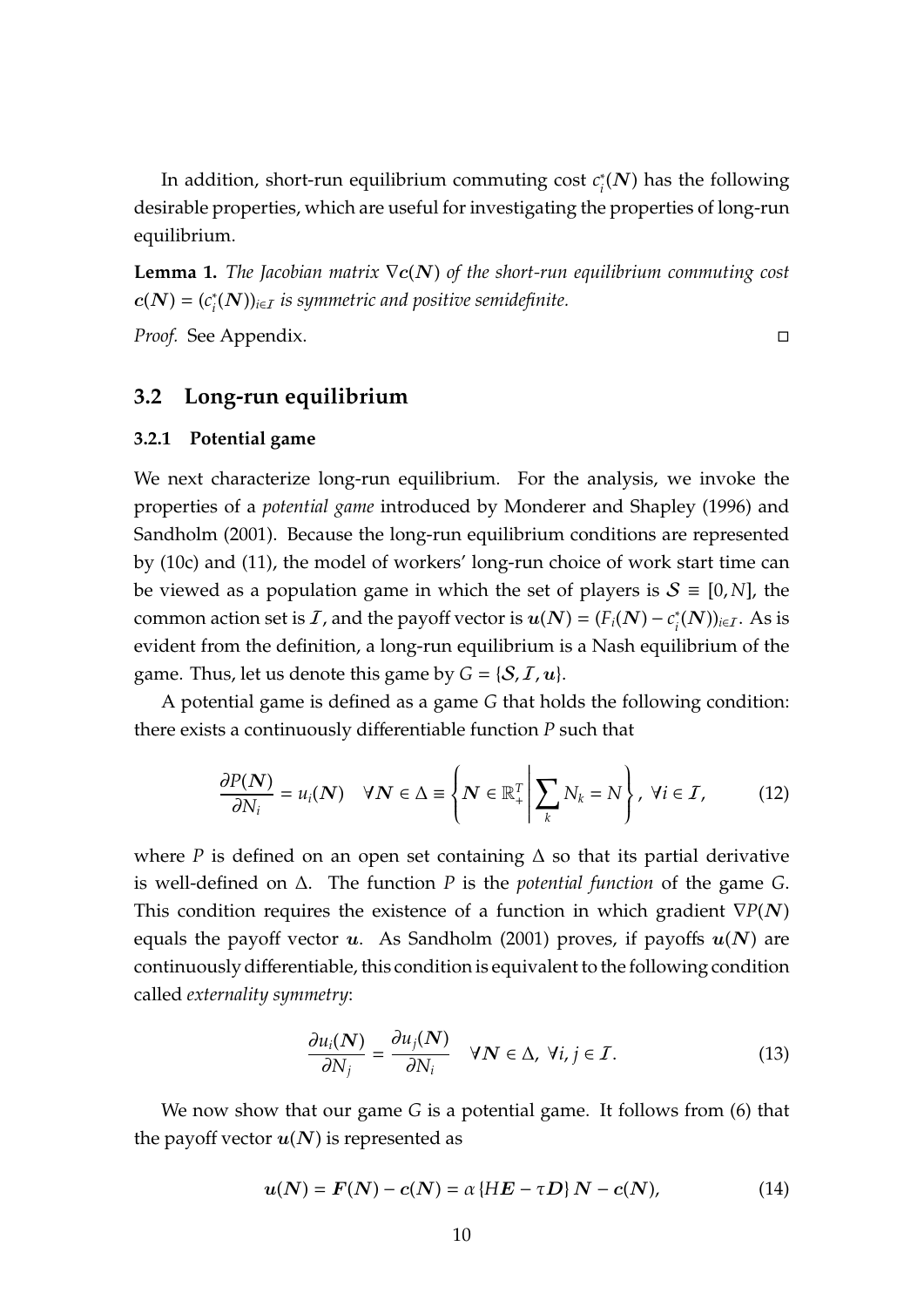where  $E$  is  $T \times T$  matrix with all elements equal to 1, and  $D$  is the symmetric Toeplitz matrix whose (*i*, *j*) element is given by |*i*− *j*|. From this and Lemma 1, the Jacobian matrix  $\nabla u(N)$  of the payoff vector  $u(N)$  is symmetric, which implies that externality symmetry holds in our game. Therefore, we have the following proposition.

**Proposition 2.** *The game G is a potential game with the potential function*

$$
P(N) = P_1(N) - P_2(N),
$$
 (15a)

*where*  $P_1(N)$  *and*  $P_2(N)$  *are convex functions such that* 

$$
\nabla P_1(\mathbf{N}) = \mathbf{F}(\mathbf{N}),\tag{15b}
$$

$$
\nabla P_2(\mathbf{N}) = \mathbf{c}(\mathbf{N}).\tag{15c}
$$

*Proof.* See Appendix. □

The equilibrium of a potential game is characterized with the maximization problem of the potential function. Let us consider the following problem:

$$
\max_{N} P(N) \quad \text{s.t.} \quad \sum_{k} N_{k} = N, \ N_{i} \ge 0 \ \forall i \in \mathcal{I}. \tag{16}
$$

Let *u*<sup>\*</sup> be a Lagrange multiplier for the constraint  $\sum_{k} N_k = N$ . We then can readily verify that the Karush–Kuhn–Tucker (KKT) conditions of this problem are equivalent to long-run equilibrium conditions (10c) and (11). Therefore, the equilibrium set of the game *G* exactly coincides with the set of KKT points for problem (16).

From problem (16), we recognize the trade-off between positive production externalities (agglomeration economies) and negative congestion externalities (agglomeration diseconomies) as the trade-off between the convexity of  $P_1(N)$ and concavity of  $-P_2(N)$ . If the concavity of  $-P_2(N)$  dominates such that *P*(*N*) is strictly concave, a staggered work hours equilibrium is attained as a unique equilibrium. On the other hand, if the convexity of  $P_1(N)$  dominates, the equilibrium distributions of work start times would be more clustered. Therefore, *P*<sub>1</sub>(N) represents positive production externalities, whereas  $-P_2(N)$  represents negative congestion externalities.

This fact suggests that the capacity expansion of the bottleneck may worsen traffic congestion in our model. The mechanism is as follows. The capacity expansion decreases commuting costs, and thus  $-P_2(N)$  will be less dominant. This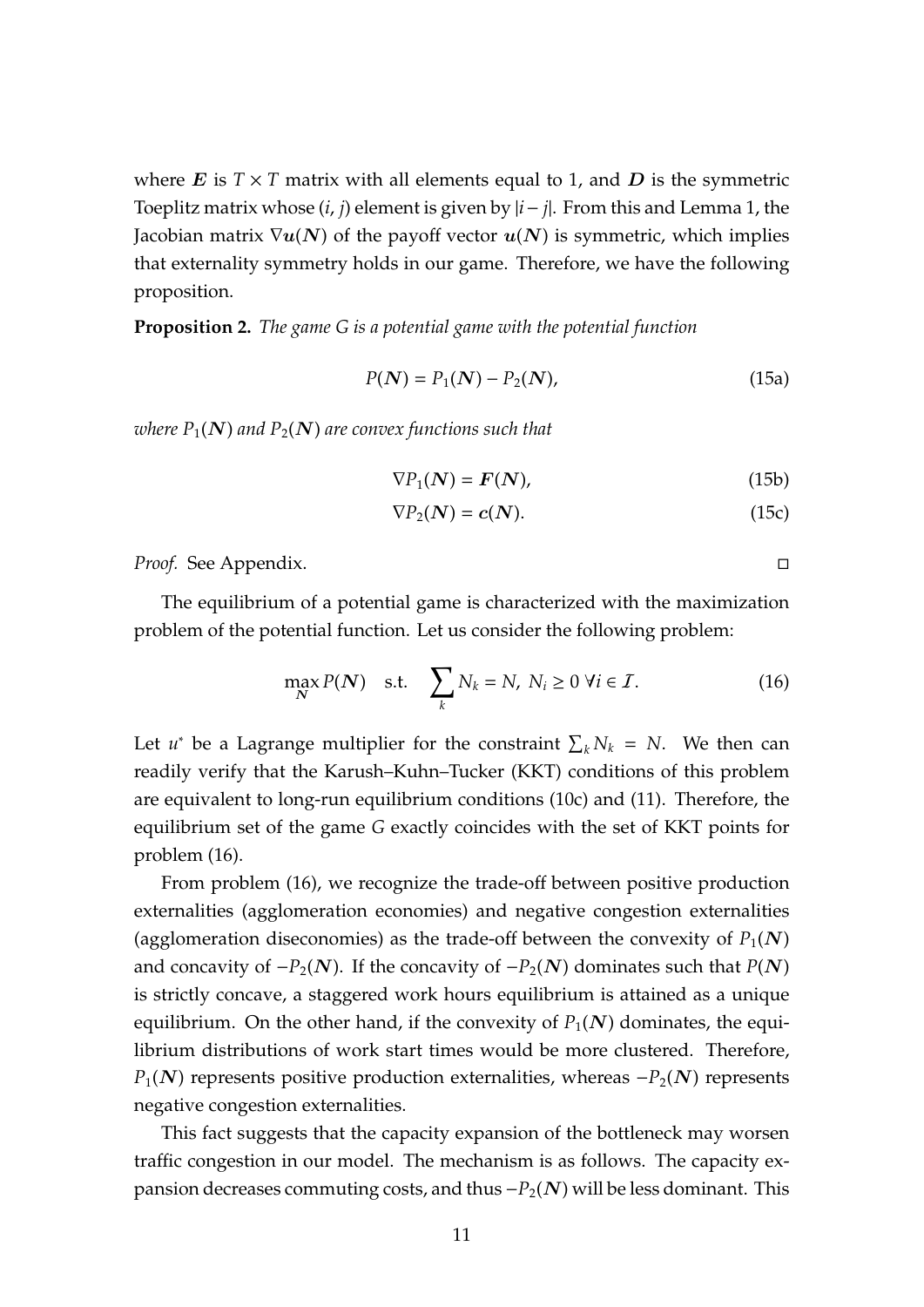may lead to more clustered distribution of work start times, thereby exacerbating the bottleneck congestion. Although this paradoxical result does not always arise in our model, we can show that such a situation actually exists, as discussed in Section 3.2.4.

#### **3.2.2 Uniqueness**

To characterize the long-run equilibrium, we first examine its uniqueness. Since the KKT points of problem (16) are long-run equilibrium, the uniqueness can be investigated by checking the shape of the potential function  $P(N)$ . Specifically, if *P*(N) is unimodal, the long-run equilibrium is unique; otherwise, it is non-unique. It follows from Proposition 1 that *P*(N) is not generally unimodal because of the convexity of  $P_1(N)$ . Thus, we have

#### **Lemma 2.** *The long-run equilibrium is generally not unique.*

It is noteworthy that Lemma 2 does not suggest *essential* multiplicity of equilibria because even if all of the equilibrium distributions of work start times are essentially the same (e.g., completely clustered distributions: (*N*, 0, · · · , 0)<sup>⊤</sup>,  $(0, N, \dots, 0)^\top$ ,  $(0, 0, \dots, N)^\top$ ), the number of equilibria is not one. Hence, we next investigate the essential uniqueness of the long-run equilibrium. For the investigation, we show a property of the support supp  $N^* \equiv \{i \in I \mid N_i > 0\}$  of the long-run equilibrium.

**Lemma 3.** *Suppose*  $N^*$  ∈  $\triangle$  *is a long-run equilibrium. Then,* supp  $N^*$  ∈  $S_C$  *where* 

$$
S_C = \{ \{i_1, i_2, \cdots, i_a\} \subseteq \mathcal{I} \mid a \in \mathcal{I}, i_{j+1} = i_j + 1 \,\forall j \in [1, a-1], \}.
$$
 (17)

*Proof.* See Appendix. □

Lemma 3 means that the set of work start times such that  $N_i > 0$  is a convex set. In other words, if we suppose  $\tau = 30$  (min) and some employees start work at 8:00 and 9:00, there must be workers who start at 8:30.

Because of the symmetry of our model, Lemma 3 implies that if the long-run equilibrium  $N^*$  is not full support (i.e., supp  $N^* \neq I$ ) and  $N_1 = 0$ , there is a long-run equilibrium  $\hat{N}^*$  that is essentially the same with  $N^*$  such that

$$
\hat{\mathbf{N}}^* = \mathbf{P}\mathbf{N}^*,\tag{18}
$$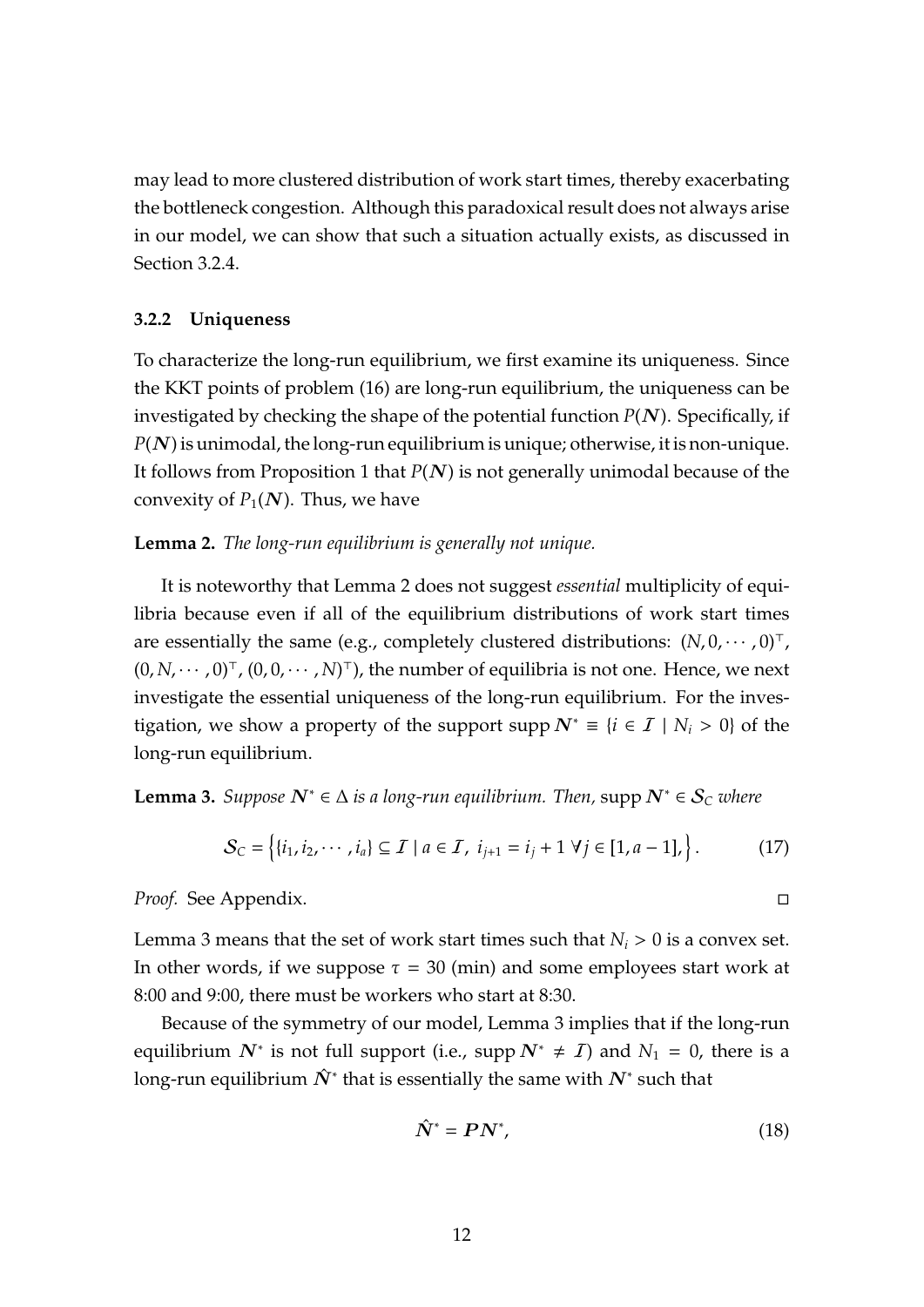where  $P = (P_{ij})_{i,i \in I}$  is the  $T \times T$  permutation matrix given by

$$
P_{ij} = \begin{cases} 1 & \text{if } j - i = 1 \text{ or } j - i = 1 - T, \\ 0 & \text{otherwise,} \end{cases} \tag{19}
$$

that is,  $\hat{N}_{i}^{*} = N_{i+1}^{*}$  for all  $i \in I \setminus \{T\}$  and  $\hat{N}_{T}^{*} = 0$ . Furthermore, if we define the schedule delay cost function *s*(*x*) such that *s*(*x*) = *s*(−*x*), there also exists essentially the same long-run equilibrium  $\tilde{N}^*$  with  $N^*$  such that

$$
\tilde{N}^* = RN^*,\tag{20}
$$

where  $\mathbf{R} = (R_{ij})_{i,j \in I}$  is the  $T \times T$  permutation which acts as the upside-down reflection given by

$$
R_{ij} = \begin{cases} 1 & \text{if } i + j = T + 1, \\ 0 & \text{otherwise.} \end{cases}
$$
 (21)

The essentially identical long-run equilibria  $N^*, \hat{N}^*, \tilde{N}^*$  satisfy

$$
P(\mathbf{N}^*) = P(\hat{\mathbf{N}}^*) = P(\tilde{\mathbf{N}}^*),
$$
\n(22a)

$$
\det(\nabla^2 P(\mathbf{\Lambda}^*)) = \det(\nabla^2 P(\hat{\mathbf{\Lambda}}^*)) = \det(\nabla^2 P(\tilde{\mathbf{\Lambda}}^*))
$$
\n(22b)

where  $\nabla^2 P(\bm{N}^*)$  is the Hessian matrix of  $P$  at  $\bm{N}^*$  and  $\text{det}(\bm{A})$  is the determinant of A. Moreover, from the index theorem of Simsek et al. (2007), the set KKT(*P*,∆) of the KKT points of problem (16) (i.e., the set of the long-run equilibria) satisfies

$$
\sum_{N \in \text{KKT}(P,\Delta)} \text{ind}_P(N) = 1,
$$
\n
$$
\text{ind}_P(N) = \begin{cases}\n-1 & \text{if } \det(\nabla^2 P(N)) < 0, \\
0 & \text{if } \det(\nabla^2 P(N)) = 0, \\
1 & \text{if } \det(\nabla^2 P(N)) > 0.\n\end{cases}
$$
\n
$$
(23b)
$$

However, the total value of indices of essentially the same long-run equilibria cannot be one because of (22b). Therefore, we can obtain the following proposition.

**Proposition 3.** *The long-run equilibrium is essentially non-unique.*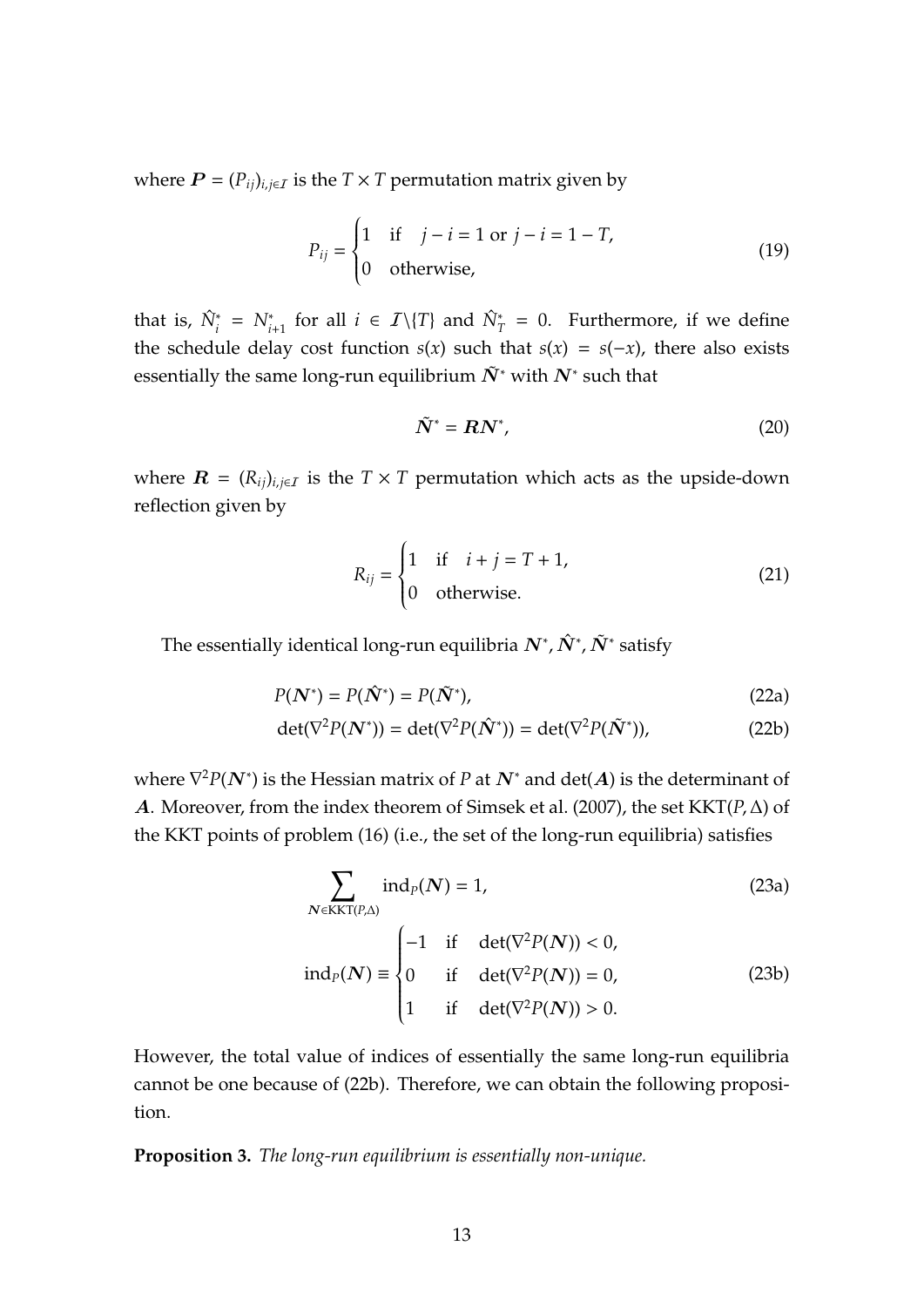#### **3.2.3 Stability**

We next consider the local asymptotic stability of long-run equilibria because our model generally includes multiple equilibria as shown above. To investigate the stability of the long-run equilibrium, we need to assume adjustment dynamics  $\dot{N} = V(N)$  that maps a distribution of work start times  $N^0 \in \Delta$  to a set of Lipschitz paths in  $\Delta$  that starts from  $\bm{N}^0.$  Although we usually consider a specific evolutionary dynamic for stability analysis, we see that a more general analysis is possible due to the existence of a potential function. That is, the stability of equilibria can be characterized under a broad class of dynamics. In particular, we consider the class of *admissible dynamics* that satisfies the following conditions:

 $V(N) \cdot u(N) > 0$  whenever  $V \neq 0$ , (24)

$$
V(N) = 0
$$
 implies that  $N$  is a Nash equilibrium of the game  $G$ . (25)

The former condition (24), called *positive correlation,*requires that out of rest points, there is a positive correlation between the adjustment dynamics  $V(N)$  and the payoffs  $u(N)$ . This implies that, under this condition, all Nash equilibria of the game *G* are rest points of the adjustment dynamics  $V(N)$ .<sup>4</sup> The latter condition (25), called *Nash stationarity,* asks that every rest points of the adjustment dynamics  $V(N)$  be a Nash equilibrium of the game *G*. Therefore, under the conditions (24) and (25),  $\dot{N} = V(N) = 0$  if and only if N is a Nash equilibrium of the game *G*. Specific examples of admissible dynamics include the *best response dynamic* (Gilboa and Matsui, 1991), the *Brown–von Neumann–Nash dynamic* (Brown and von Neumann, 1950), and *projection dynamic* (Dupuis and Nagurney, 1993).<sup>5</sup>

Under the admissible dynamics, we can easily characterize the local asymptotic stability of Nash equilibria of a potential game because Sandholm (2001) proves that *a Nash equilibrium of a potential game is asymptotically stable under any admissible dynamics if and only if it locally maximizes an associated potential function.* This implies that we can examine the stability of long-run equilibria only by checking the shape of the potential function. The following section compares the stable long-run equilibrium and optimal distributions of work start times by utilizing this property.

<sup>4</sup>See Proposition 4.3 of Sandholm (2001).

<sup>5</sup>See Sandholm (2005a) for more examples.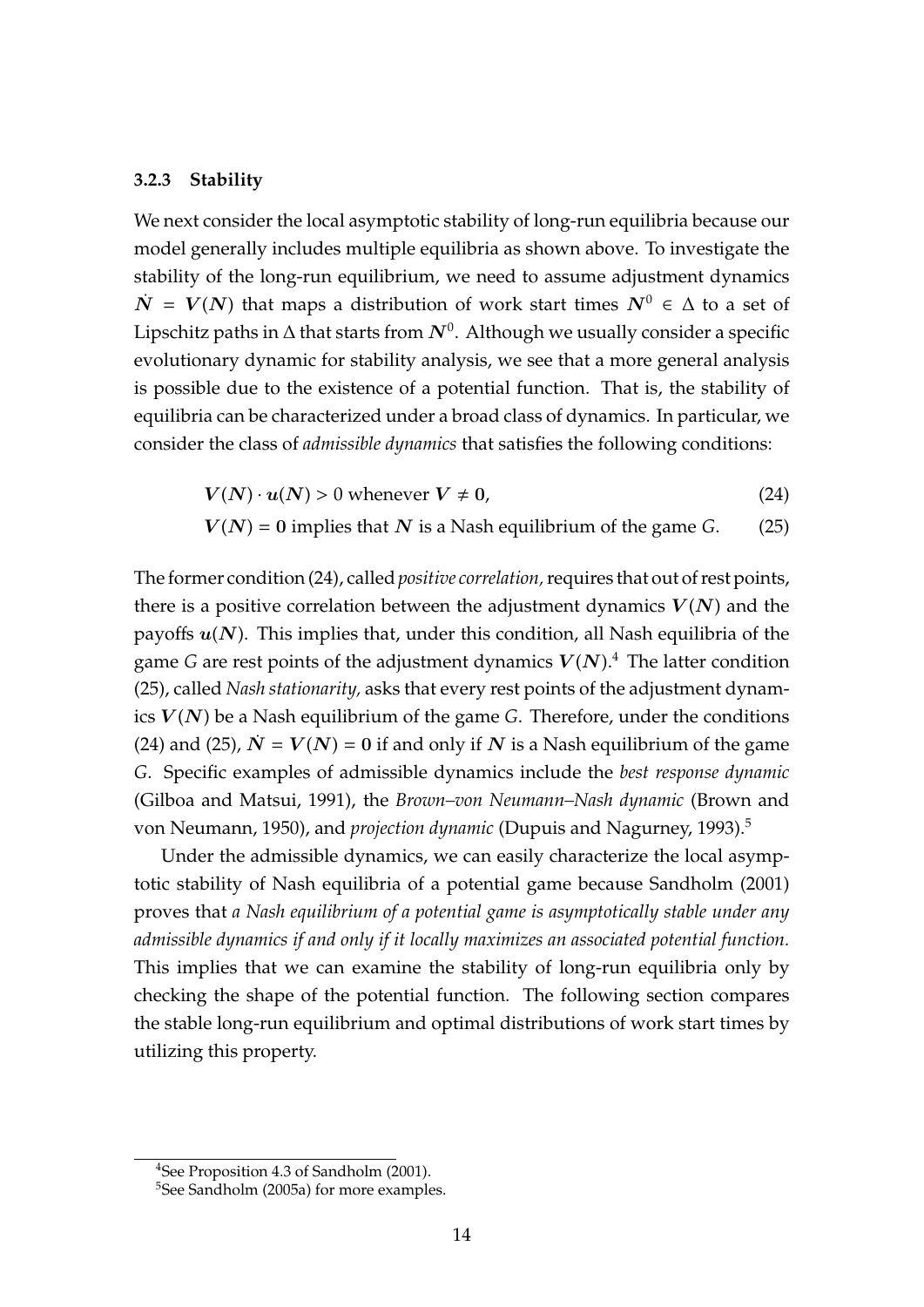

Figure 3: Distributions of work start times

#### **3.2.4 A simple example**

To demonstrate the usefulness of the potential function approach and to show the properties of the long-run equilibrium of our model, we analyze the model under the simple setting such that  $T = 2$ ,  $s(x) = \beta x^2$  where  $\beta$  is a positive constant. In this setting, the FIFO principle is satisfied at the short-run equilibrium if  $\beta N \leq \mu$ . Thus, we suppose that parameters  $\mu$ , *N*,  $\beta$  satisfy this condition in this example.

In the case that  $T = 2$ , the distribution of work start times can be classified into three patterns (Figure 3):

- Pattern 1: work start times are completely clustered.
- **Pattern 2.1:** work start times are staggered, and the rush hour in which queuing congestion occurs is a single interval.
- **Pattern 2.2:** work start times are staggered, and the rush hour is divided into two intervals.

Because of  $s(x) = s(-x)$  in this example, Pattern 2.1 arises only if  $\tau \le N/(2\mu)$ , and Pattern 2.2 arises only if  $\tau > N/(2\mu)$ .

The short-run equilibrium commuting costs *c* ∗  $c_1^*(N_1)$  and  $c_2^*$  $\chi_2^*(N_1)$  are obtained as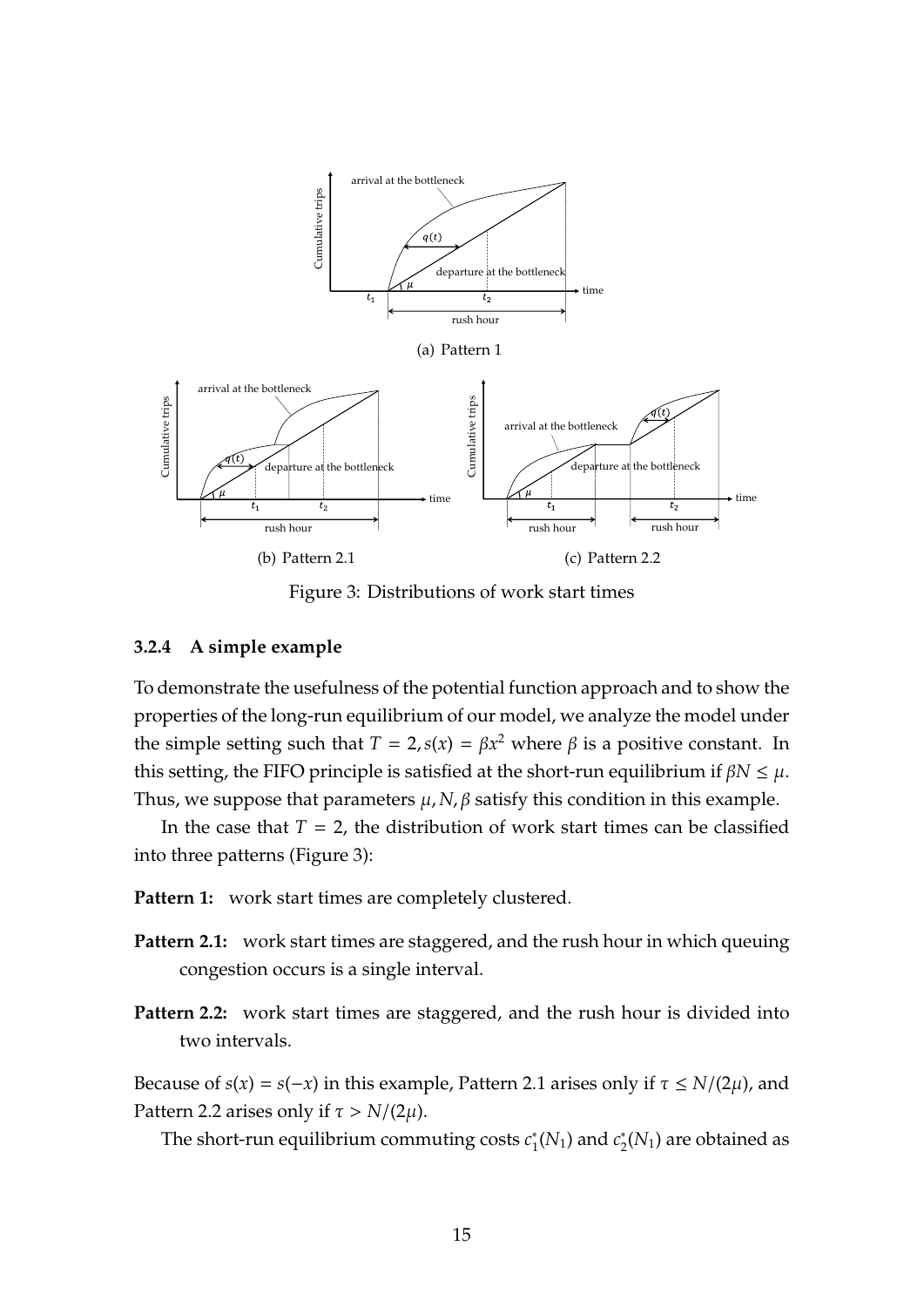functions of *N*<sub>1</sub>:

$$
c_1^*(N_1) = \begin{cases} \beta \left(\frac{N}{2\mu} - \tau \frac{N - N_1}{N}\right)^2 & \text{if } \tau \le \frac{N}{2\mu}, \\ \frac{\beta}{4\mu^2} N_1^2 & \text{if } \tau > \frac{N}{2\mu}, \end{cases}
$$
(26a)

$$
c_{2}^{*}(N_{1}) = \begin{cases} \beta \left(\frac{N}{2\mu} - \tau \frac{N_{1}}{N}\right)^{2} & \text{if } \tau \leq \frac{N}{2\mu}, \\ \frac{\beta}{4\mu^{2}}(N - N_{1})^{2} & \text{if } \tau > \frac{N}{2\mu}. \end{cases}
$$
(26b)

Therefore, the potential function is represented as

$$
P(N_1) = P_1(N_1) - P_2(N_1),
$$
\n(27a)

$$
P_1(N_1) = \alpha \left\{ \frac{HN^2}{2} - \tau N_1 (N - N_1) \right\},\tag{27b}
$$

$$
P_2(N_1) = \begin{cases} \frac{\beta N^3}{12\mu^2} + \beta \tau \left(\frac{\tau}{N} - \frac{1}{\mu}\right) N_1 (N - N_1) & \text{if } \tau \le \frac{N}{2\mu},\\ \frac{\beta N}{12\mu^2} \{N^2 - 3N_1 (N - N_1)\} & \text{if } \tau > \frac{N}{2\mu}. \end{cases}
$$
(27c)

Because the potential function is quadratic and the second derivative of the potential function is given by

$$
\frac{\partial^2 P(N_1)}{\partial N_1^2} = \begin{cases} 2\tau \left\{ \alpha + \beta \left( \frac{\tau}{N} - \frac{1}{\mu} \right) \right\} & \text{if } \tau \le \frac{N}{2\mu}, \\ 2\left( \alpha \tau - \frac{\beta N}{4\mu^2} \right) & \text{if } \tau > \frac{N}{2\mu}, \end{cases} \tag{28}
$$

the stable and unstable long-run equilibria  $N_1^s$ ,  $N_1^u$  are obtained as follows:

$$
\begin{cases}\nN_1^s = 0, N, & N_1^u = \frac{N}{2} & \text{if } \left\{\tau > \frac{\beta N}{4\alpha\mu^2} \text{ and } \tau > \frac{N}{2\mu}\right\} \text{ or } \left\{\tau > N\left(\frac{1}{\mu} - \frac{\alpha}{\beta}\right) \text{ and } \tau \le \frac{N}{2\mu}\right\}, \\
N_1^s = \frac{N}{2} & \text{if } \left\{\tau \le \frac{\beta N}{4\alpha\mu^2} \text{ and } \tau > \frac{N}{2\mu}\right\} \text{ or } \left\{\tau \le N\left(\frac{1}{\mu} - \frac{\alpha}{\beta}\right) \text{ and } \tau \le \frac{N}{2\mu}\right\}.\n\end{cases}
$$
\n(29)

Figure 4 illustrates the relation between the stable equilibrium and parameters  $\tau$ and  $\mu$  when  $\alpha = 0.2$ ,  $\beta = 1.0$ , and  $N = 1.0$ .

We next show there is a situation in which capacity expansion exacerbates traffic congestion. We consider the case that capacity  $\mu$  is expanded to 1.5 $\mu$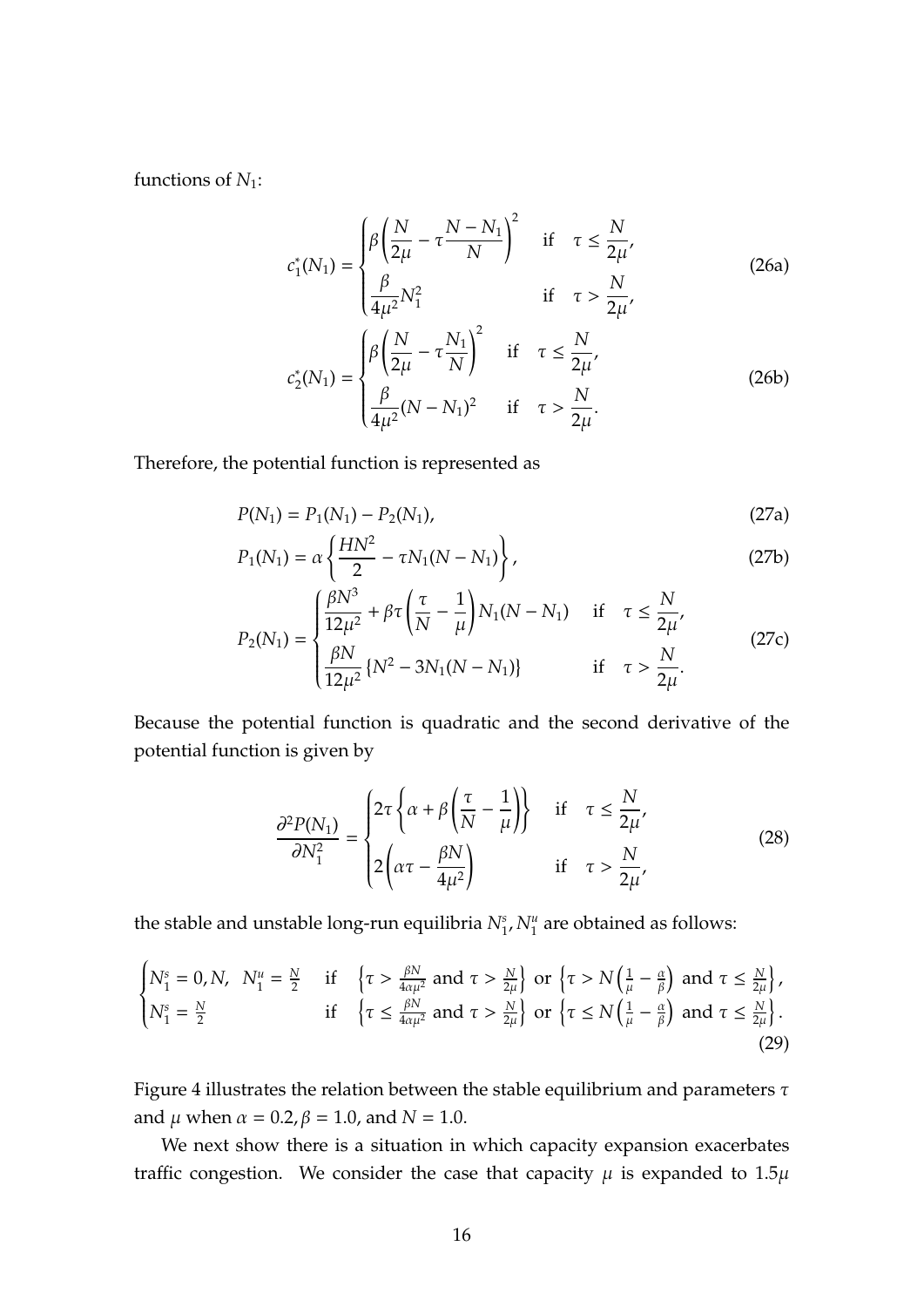

Figure 4: Parameters and the stable equilibrium ( $N = 1.0$ ,  $\alpha = 0.2$ ,  $\beta = 1.0$ )

and the stable equilibrium changes from Pattern 2.2 to Pattern 1 as illustrated in Figure 4. In this case, the total queuing time costs before and after the capacity expansion  $Q^b$ ,  $Q^a$  are given by

$$
Q^{b} = \int_{t_{1}^{i}}^{t_{1}^{i}} n_{1}(t) q(t)dt + \int_{t_{2}^{i}}^{t_{2}^{i}} n_{2}(t) q(t)dt = \mu \int_{t_{1}^{i}}^{t_{1}^{i}} c_{1}^{*} - s(t_{1} - t)dt + \mu \int_{t_{2}^{i}}^{t_{2}^{i}} c_{2}^{*} - s(t_{2} - t)dt
$$
  
\n
$$
= \left\{ N_{1}c_{1}^{*} + N_{2}c_{2}^{*} \right\} - \frac{2\mu\beta}{3} \left\{ \left( \frac{N_{1}}{2\mu} \right)^{3} + \left( \frac{N - N_{1}}{2\mu} \right)^{3} \right\} = \frac{8\mu\beta}{3} \left( \frac{N}{4\mu} \right)^{3}, \tag{30a}
$$
  
\n
$$
Q^{a} = \int_{t_{i}^{i}}^{t_{i}^{i}} n_{i}(t) q(t)dt = 1.5\mu \int_{t_{i}^{i}}^{t_{i}^{i}} c_{i}^{*} - s(t_{i} - t)dt = Nc_{i}^{*} - \mu\beta \left( \frac{N}{3\mu} \right)^{3} = 3\mu\beta \left( \frac{N}{3\mu} \right)^{3}, \tag{30b}
$$

where  $t_i^f$  $\int\limits_i^f$  and  $t^l_i$ *i* are the fastest and latest arrival time at the CBD of worker *i*. This result clearly indicates that *Q<sup>b</sup>* < *Q<sup>a</sup>* . That is, the capacity expansion exacerbates traffic congestion.

# **4 Social Optimum**

Because of the positive and negative externalities, the long-run equilibrium is not generally efficient. Therefore, this section discusses TDM policies such as SWH and taxation for achieving the optimal distribution of work start times. To address this issue, we first characterize the social (i.e., first-best) optimum and the second-best optimum in which policymakers cannot control workers' shortrun decisions. That is, the queue at the bottleneck cannot be eliminated. We then analyze the effectiveness of Pigouvian policies for achieving first-best and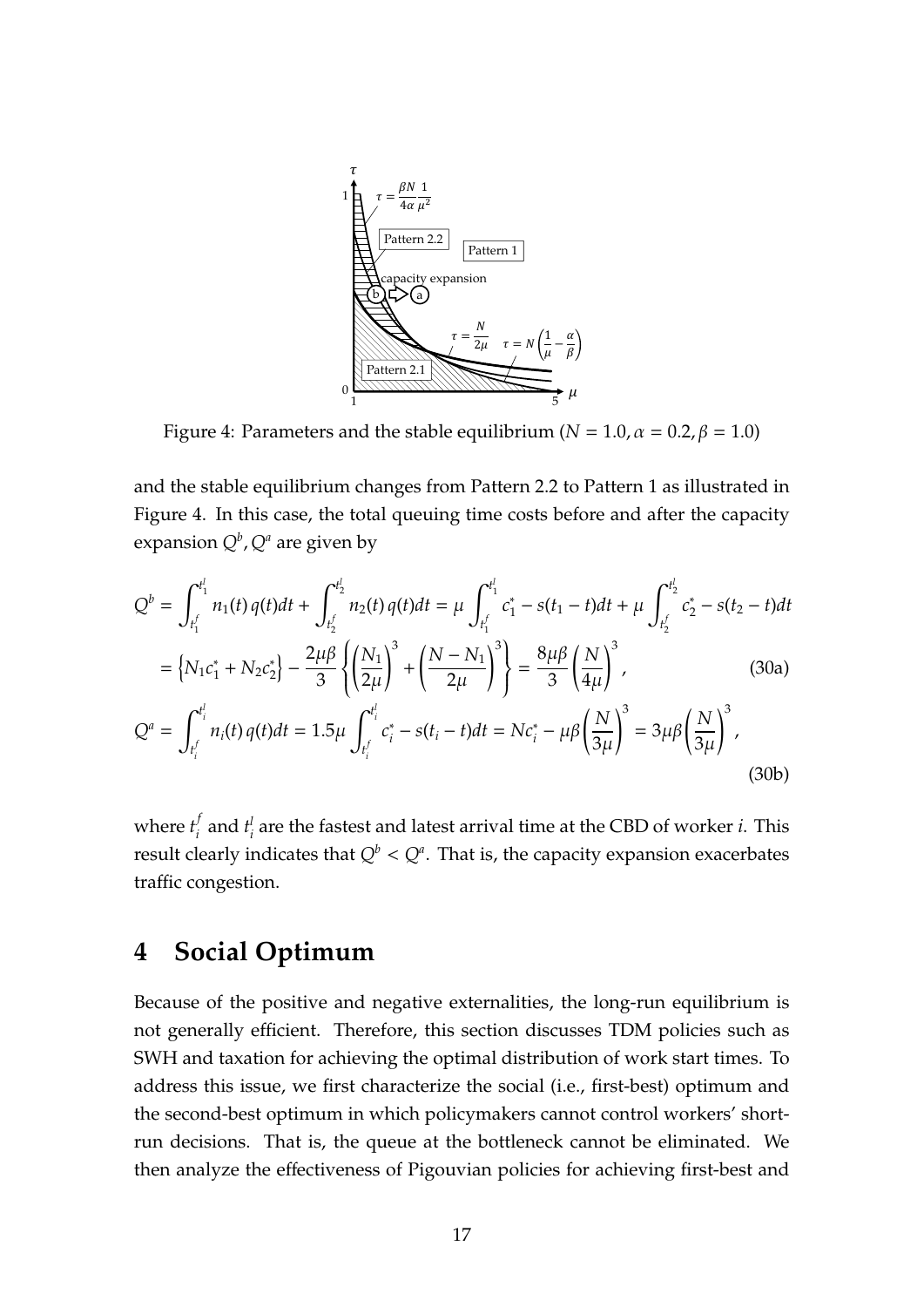second-best optima.

### **4.1 First-best optimum**

We define the first-best optimum as a state wherein total utility is maximized. This means that the first-best optimum coincides with a solution of the following maximization problem:

$$
\max_{\{n_i(t)\},\mathbf{N}} W = W_1(\mathbf{N}) - W_2(\{n_i(t)\})
$$
\n(31a)

$$
\text{s.t.} \quad \mu - \sum_{k \in \mathcal{I}} n_k(t) \ge 0 \ \ \forall t, \quad \int n_i(t) dt = N_i \ \ \forall i \in \mathcal{I}, \quad n_i(t) \ge 0 \ \ \forall t, \ \forall i \in \mathcal{I}, \tag{31b}
$$

$$
N \in \Delta,\tag{31c}
$$

where  $W_1(N)$  and  $W_2({n_i(t)})$  are given by

$$
W_1(N) = \sum_{k \in I} F_k(N) N_k = 2P_1(N), \qquad (32a)
$$

$$
W_2(\{n_i(t)\}) = \sum_{k \in I} \int n_k(t) \{q(t) + s(t_k - t)\} dt.
$$
 (32b)

As is the case with  $P_1$  and  $P_2$ ,  $W_1$  and  $W_2$  represent the strength of positive production externalities and negative congestion externalities, respectively. *W*<sup>1</sup> denotes workers' total wages in the city and  $W_2$  is total commuting cost.

The queue at the bottleneck is completely eliminated at the first-best optimum as proved in studies involving standard bottleneck models (e.g., Vickrey, 1969; Hendrickson and Kocur, 1981; Arnott et al., 1990, 1993, 1994). It follows from this that  $W_2({n_i(t)})$  can be rewritten as

$$
\tilde{W}_2(\{n_i(t)\}) = \sum_{k \in \mathcal{I}} \int n_k(t) s(t_k - t) dt, \tag{33}
$$

which denotes the total schedule delay costs in the city. It is noteworthy that  $\tilde{W}_2(\lbrace n_i(t) \rbrace)$  coincides with the objective function of the optimization problem that is equivalent to the equilibrium conditions of the standard bottleneck model (Iryo and Yoshii, 2007). Specifically, we obtain  $\{n_i(t)\}$  at the short-run equilibrium by solving the following minimization problem:

$$
\min_{\{n_i(t)\}} \tilde{W}_2(\{n_i(t)\}) \quad \text{s.t.} \quad (31b) \tag{34}
$$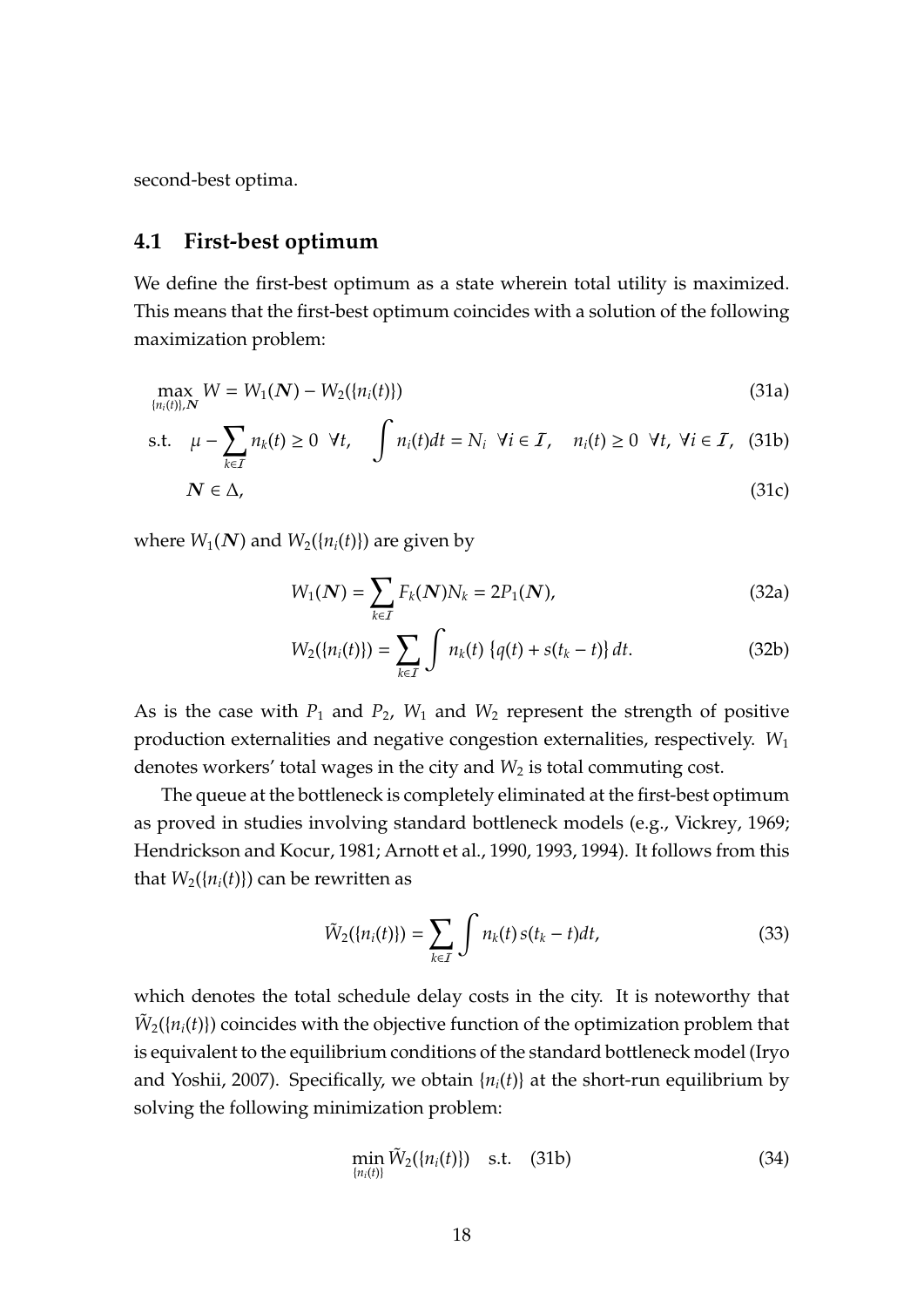Furthermore, this problem has the following useful property:

**Lemma 4.**  $Z(N) = \min_{\{n_i(t)\}} \tilde{W}_2(\{n_i(t)\}) \text{ s.t. (31b) satisfies}$ 

$$
\nabla Z(N) = c(N). \tag{35}
$$

*Proof.* See Appendix. □

Lemma 4 indicates that  $P_2(N)$  is given by  $Z(N)$ . Therefore the distribution  $N^{\circ}$ of work start times at the first-best optimum is the solution of the following problem.

**Lemma 5.** *The distribution* N*<sup>o</sup> of work start times at the first-best optimum is obtained by solving the following maximization problem.*

$$
\max_{N} P(N) + P_1(N) \quad s.t. \quad N \in \Delta. \tag{36}
$$

Lemma 5 implies that the positive production externalities should be strengthened to achieve the first-best optimum because the objective function of problem (36) is the sum of the potential function  $P(N)$  and the convex function  $P_1(N)$ , which represents the production externalities. Therefore, we have the following propositon.

**Proposition 4.** *The first-best optimal distribution* N*<sup>o</sup> of work start times is more clustered than the stable equilibrium* N*<sup>s</sup> .*

## **4.2 Second-best optimum**

Although there are numerous effective schemes for managing traffic congestion, including dynamic congestion pricing (e.g., Yang and Huang, 2005; Tsekeris and Voß, 2008; de Palma and Lindsey, 2011) and tradable permits schemes (e.g., Verhoef et al., 1997; Yang and Wang, 2011; Wada and Akamatsu, 2013), eliminating queuing congestion has been difficult thus far. Thus, we next consider the second-best optimum wherein policymakers cannot control workers' short-run behaviors. That is, the queue at the bottleneck cannot be eliminated. The distribution  $\hat{N}^{\circ}$  of work start times at the second-best optimum is defined as the solution of the following problem:

$$
\max_{N} \hat{W}(N) = \hat{W}_1(N) - \hat{W}_2(N) \quad \text{s.t.} \quad N \in \Delta,
$$
\n(37)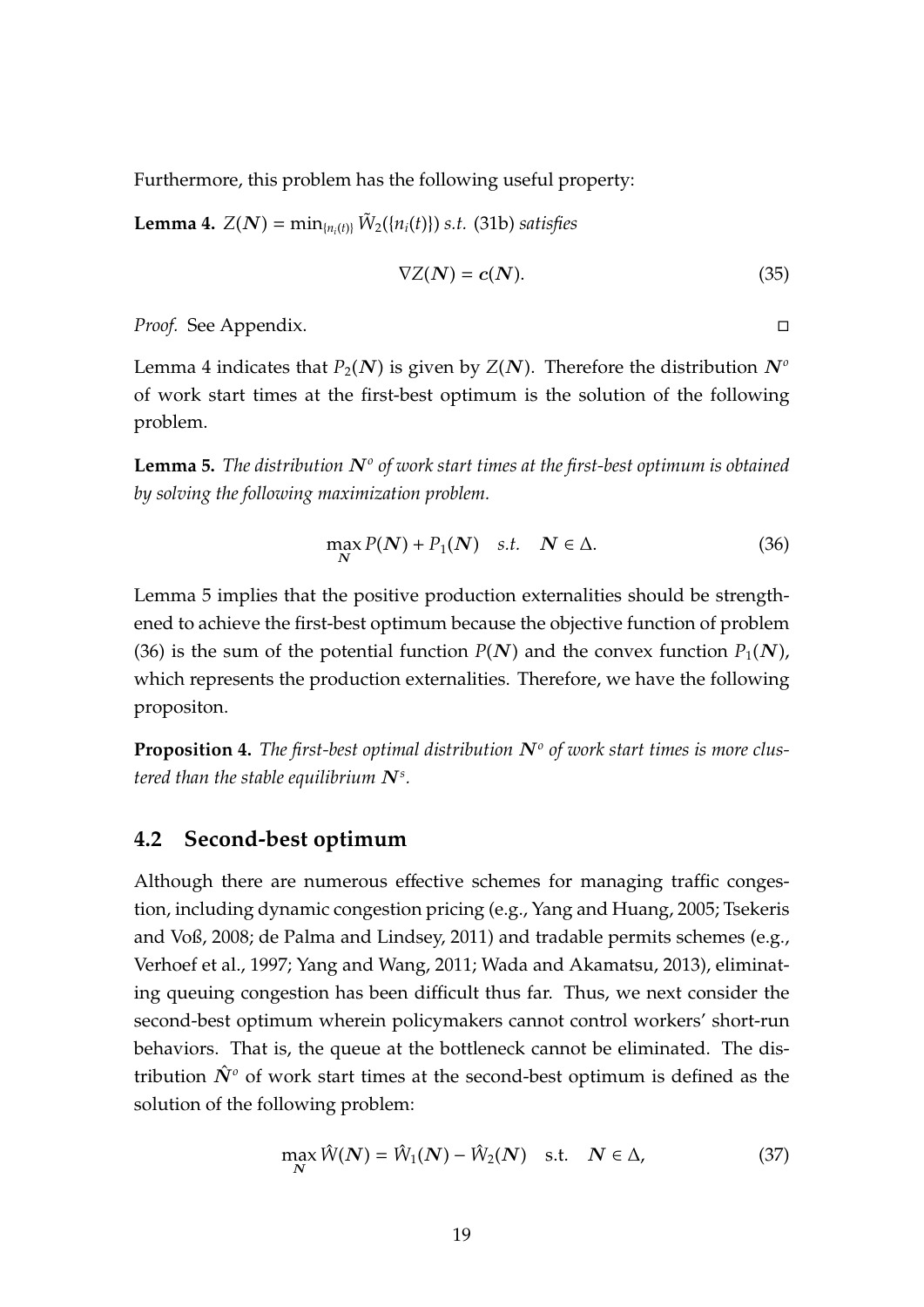where  $\hat{W}_1(\boldsymbol{N})$  and  $\hat{W}_2(\boldsymbol{N})$  are total wage and commuting cost, respectively, which are expressed as

$$
\hat{W}_1(\mathbf{N}) = W_1(\mathbf{N}) = \sum_{k \in \mathcal{I}} F_k(\mathbf{N}) N_k, \tag{38a}
$$

$$
\hat{W}_2(\mathbf{N}) = \sum_{k \in \mathcal{I}} c_k^*(\mathbf{N}) N_k. \tag{38b}
$$

To compare the second-best optimum and the stable equilibrium, we examine the shape of  $\hat{W}(N)$  from its Hessian matrix. Because the Hessian matrix of  $\hat{W}(N)$ is given by

$$
\nabla^2 \hat{W}(\mathbf{N}) = 2\nabla^2 P(\mathbf{N}) - \sum_{k \in \mathcal{I}} N_k \nabla^2 c_k^*(\mathbf{N}), \tag{39}
$$

we see that only  $-\sum_{k\in\mathcal{I}}N_k\nabla^2c_k^*$  $\hat{h}_k^*(\bm{N})$  makes a difference in the shape of  $\hat{W}(\bm{N})$  and *P*(*N*). This yields the following proposition.

**Proposition 5.** *The second-best optimal distribution of work start times is more clustered* than the stable equilibrium if the matrix  $-\sum_{k\in I} N_k\nabla^2c_k^*$ *k* (N) *is positive definite, and it is* more staggered than the stable equilibrium if  $-\sum_{k\in I} N_k\nabla^2c^*_k$ *k* (N) *is negative definite.*

Note here that in many cases  $-\sum_{k\in\mathcal{I}}N_k\nabla^2c_k^*$  $\mathcal{C}_k^*(\bm{N})$  is expected to be negative definite because the schedule delay cost function  $s(x)$  is assumed to be convex. In fact, if the number of intervals of rush hour at the second-best optimum equals the cardinality of supp  $\hat{\mathbf{N}}^o$  (i.e., rush hour is completely separated),  $c_i^*$  $\mathcal{C}_i^*(\bm{N})$  must be convex due to the convexity of  $s(x)$ . Therefore,  $\hat{\mathbf{N}}^o$  is generally expected to be more staggered than  $N^s$ , which implies that the TDM policies for staggering work hours are generally effective in the case where queuing congestion cannot be eliminated.

## **4.3 Pigouvian policies**

We next discuss tax/subsidy policies that attain the first-best and second-best optima as a *stable* long-run equilibria. To achieve the optimum, we generally consider Pigouvian policies, such as congestion tolls. We do so because the optimal state is supported as an equilibrium by imposing such policies that workers are responsible for their externalities at the optimum. However, as mentioned in the introduction, Akamatsu et al. (2014b) shows that if we consider a model with positive and negative externalities, social optimum can be an unstable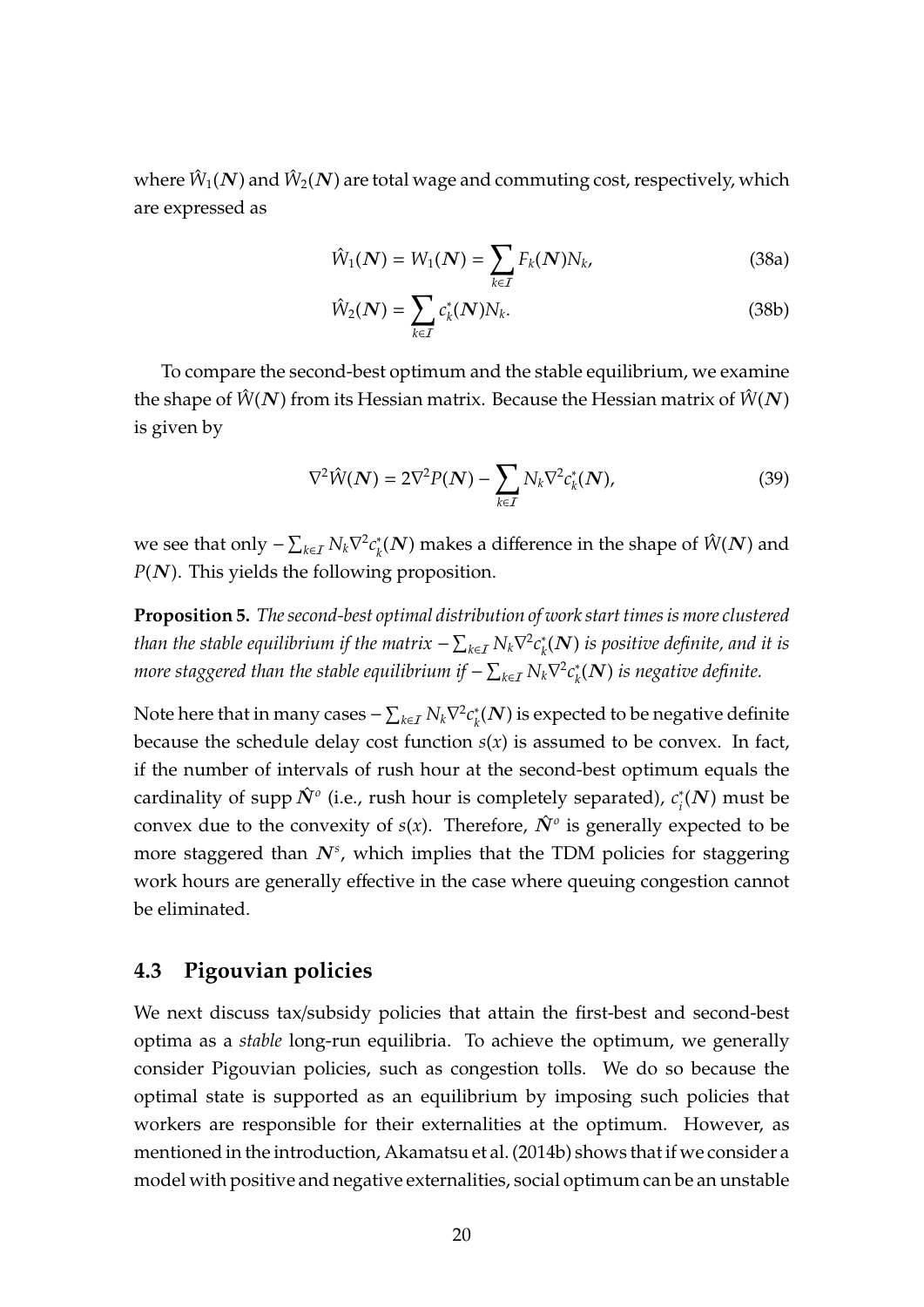equilibrium under Pigouvian policies and a non-optimal stable equilibrium will exist. This implies the possibility that the social optimum cannot be achieved only by Pigouvian policies in our model. Therefore, this section analyzes the stability of the first-best and second-best optima under Pigouvian policies.

#### **4.3.1 First-best optimum**

Since the model of workers' short-run decisions involves no positive externalities, we assume the queue is completely eliminated by some schemes and examine whether the first-best optimal distribution of work start times is a stable long-run equilibrium under Pigouvian policies. We consider a Pigouvian policy that introduces tax/subsidy  $p = (p_i)_{i \in I}$  to workers in order to attain the first-best optimum, which we call the Pigouvian first-best policy. It follows from Proposition 2 and Lemma 5 that  $p$  is given by

$$
p = F(No) = \{HE - \tau D\} No.
$$
 (40)

Under the Pigouvian first-best policy, our model is viewed as a potential game  $G^P = \{S, I, u^P\}$ , where  $u^P(N) = u(N) + p$ , because there exists the following potential function:

$$
P^{P}(N) = P(N) + p \cdot N. \tag{41}
$$

The KKT conditions of the maximization problem of the potential function  $P^p(\boldsymbol{N})$  subject to  $\boldsymbol{N}\in\Delta$  is given by

$$
\begin{cases}\nu^* - \{F_i(\mathbf{N}^o) + F_i(\mathbf{N}) - c_i^*(\mathbf{N})\} = 0 & \text{if } N_i > 0 \\
\nu^* - \{F_i(\mathbf{N}^o) + F_i(\mathbf{N}) - c_i^*(\mathbf{N})\} \ge 0 & \text{if } N_i = 0\n\end{cases} \quad \forall i \in \mathcal{I},
$$
\n(42a)  
\n
$$
\sum_{k \in \mathcal{I}} N_k = N.
$$
\n(42b)

This implies that the first-best optimum  $N<sup>o</sup>$  must be a Nash equilibrium of the game *G <sup>P</sup>* because the first-order conditions (i.e., optimality conditions) of problem (36) is represented as

$$
\begin{cases} w^* - \{2F_i(\mathbf{N}) - c_i^*(\mathbf{N})\} = 0 & \text{if } N_i > 0 \\ w^* - \{2F_i(\mathbf{N}) - c_i^*(\mathbf{N})\} \ge 0 & \text{if } N_i = 0 \end{cases} \qquad \forall i \in \mathcal{I},
$$
 (43a)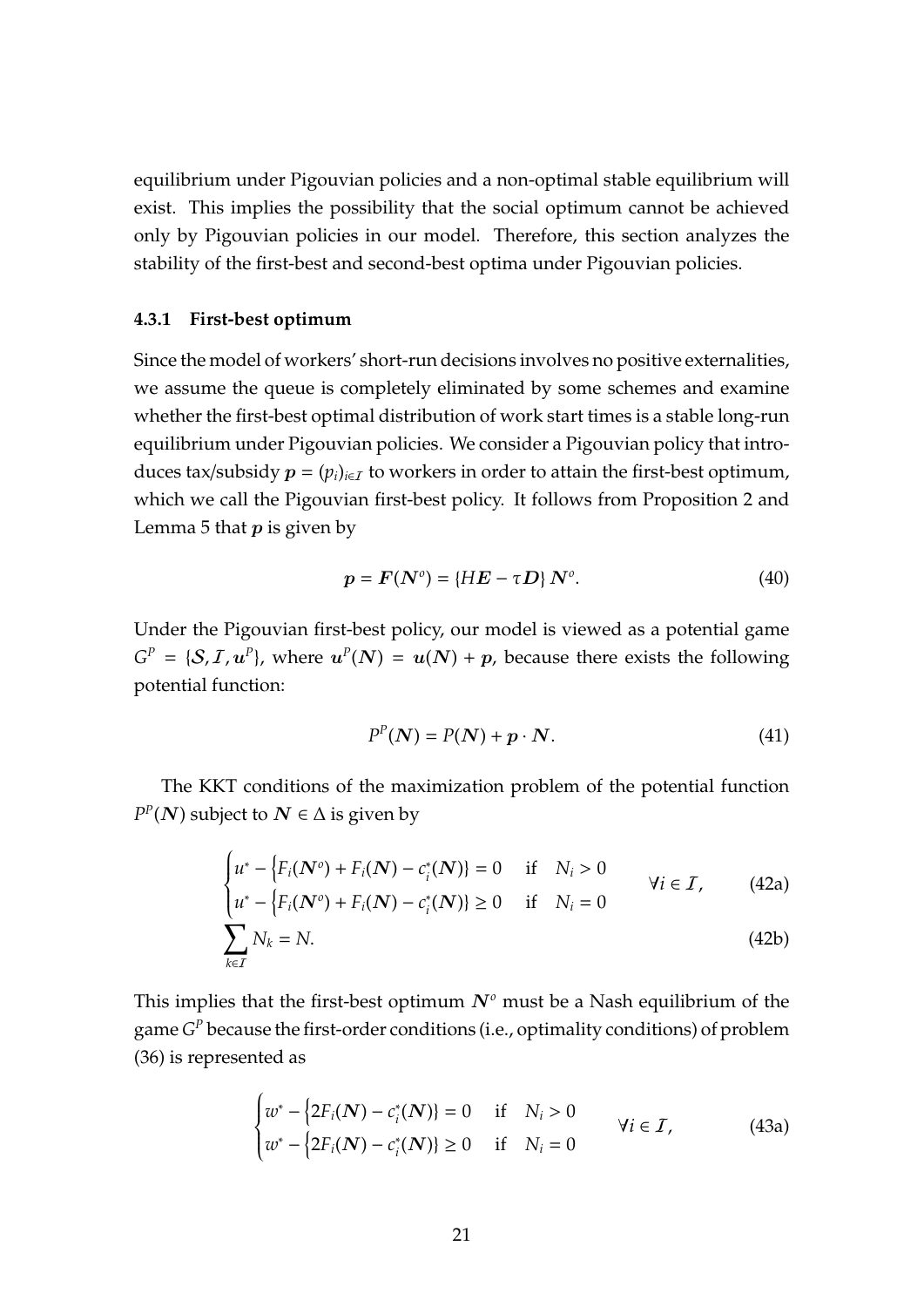$$
\sum_{k \in \mathcal{I}} N_k = N. \tag{43b}
$$

However, this policy does not work for stabilizing the first-best optimum because introduction of the Pigouvian first-best policy cannot change the Hessian matrix of the potential function. That is,  $\nabla^2 P(N)$  equals  $\nabla^2 P^P(N)$ . Note that because  $\nabla^2 P(\boldsymbol{N}) = \nabla^2 P^P(\boldsymbol{N})$ ,  $\boldsymbol{N}^o$  is stable under the Pigouvian first-best policy when  $N^o = N^s$ , and  $N^o$  is unstable if  $N^o = N^u$ .

Since  $P$  is not generally unimodal*,* the equilibrium of the game  $G^P$  is generally non-unique. Thus, we examine the stability of the first-best optimum  $N^{\circ}$  by looking at the shape of  $P^p$  at the neighborhood of  $\bm{N}^o$ . For this examination, let  $\Lambda^o$ be the set of the neighborhood of  $\bm{N}^o$  in ∆. Then*,*  $\bm{N}^o$  is locally and asymptotically stable (i.e., a local maximizer of *P P* ) if and only if

$$
(\boldsymbol{N} - \boldsymbol{N}^o)^\top \left\{ \nabla^2 P^P(\boldsymbol{N}^o) \right\} (\boldsymbol{N} - \boldsymbol{N}^o) < 0 \qquad \forall \boldsymbol{N} \in \Lambda^o; \tag{44}
$$

otherwise*,*  $N^o$  is unstable. Because  $N^o$  is the global maximizer of  $W$  and  $\nabla^2 P_1(\bm{N})$ is positive definite, we have

$$
0 > (N - N^o)^{\top} \nabla^2 W(N^o)(N - N^o) = (N - N^o)^{\top} \left\{ \nabla^2 P(N^o) + \nabla^2 P_1(N^o) \right\} (N - N^o)
$$
  
> 
$$
(N - N^o)^{\top} \nabla^2 P(N^o)(N - N^o) = (N - N^o)^{\top} \nabla^2 P^P(N^o)(N - N^o) \qquad \forall N \in \Lambda^o.
$$
 (45)

This yields the following proposition.

**Proposition 6.** *The first-best optimal distribution of work start times is stable under the Pigouvian first-best policy.*

#### **4.3.2 Second-best optimum**

We next consider Pigouvian policy to attain the second-best optimum, which we call the Pigouvian second-best policy.

The Pigouvian second-best policy is to introduce tax/subsidy  $\hat{p}$  so that  $\hat{N}^{\scriptscriptstyle O}$  is a Nash equilibrium of the game  $\hat{G}^P = \{\mathcal{\bm{S}},\mathcal{I},\hat{\bm{u}}^P=\bm{u}+\hat{\bm{p}}\}$ , where

$$
\hat{\mathbf{p}} = \nabla^2 P(\hat{\mathbf{N}}^o) \hat{\mathbf{N}}^o. \tag{46}
$$

As stated above, this policy makes  $\hat{N}^{\circ}$  a long-run equilibrium but cannot stabilize it. Thus, we check its stability.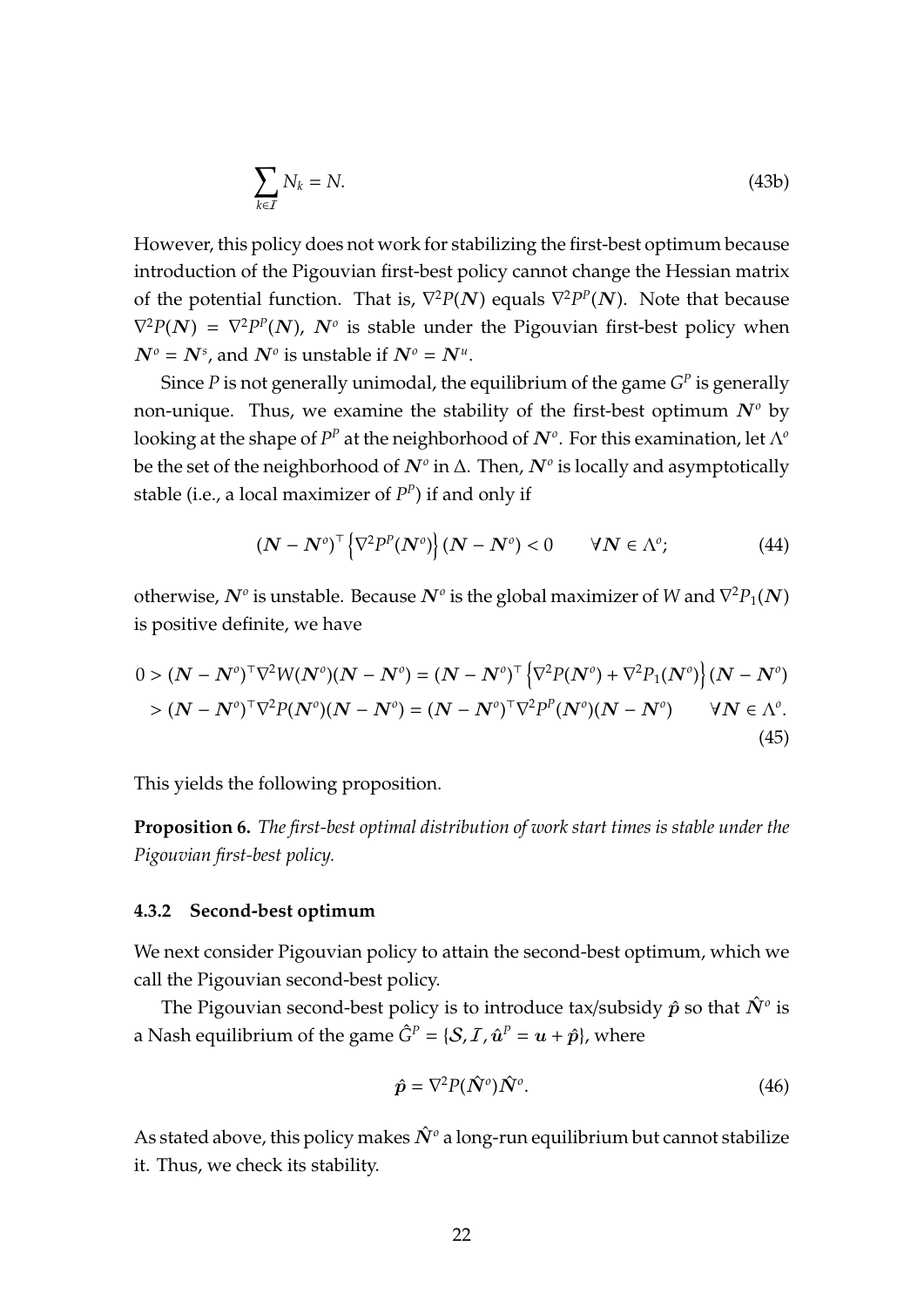For this, we consider a potential game  $\hat{G}^P$  with the potential function

$$
\hat{P}^P(N) = P(N) + \hat{p} \cdot N. \tag{47}
$$

Because the model of workers' long-run decisions is viewed as the game  $\hat{G}^p$ , the second-best optimum  $\hat N^{\scriptscriptstyle\mathit{0}}$  is stable if and only if

$$
\begin{aligned}\n&\left(\hat{N} - \hat{N}^o\right)^{\top} \left\{\nabla^2 \hat{P}^P(\hat{N}^o)\right\} \left(\hat{N} - \hat{N}^o\right) \\
&= \frac{1}{2} \left(\hat{N} - \hat{N}^o\right)^{\top} \left\{\nabla^2 \hat{W}(\hat{N}^o) + \sum_{k \in \mathcal{I}} \hat{N}_k^o \nabla^2 c_k^*(\hat{N}^o)\right\} \left(\hat{N} - \hat{N}^o\right) < 0 \qquad \forall \hat{N} \in \hat{\Lambda}^o,\tag{48}\n\end{aligned}
$$

where  $\hat{\Lambda}^o$  is the set of the neighborhood of  $\hat{\mathcal{N}}^o$  in ∆. Therefore, we have the following proposition.

**Proposition 7.** The second-best optimum  $\hat{\mathbf{N}}^o$  is a stable equilibrium under the Pigouvian *second-best policy if and only if*

$$
\begin{aligned}\n\left(\hat{\mathbf{N}} - \hat{\mathbf{N}}^o\right)^{\top} \left\{\nabla^2 \hat{\mathbf{W}}(\hat{\mathbf{N}}^o)\right\} \left(\hat{\mathbf{N}} - \hat{\mathbf{N}}^o\right) \\
&< \left(\hat{\mathbf{N}} - \hat{\mathbf{N}}^o\right)^{\top} \left\{-\sum_{k \in \mathcal{I}} \hat{N}_k^o \nabla^2 c_k^*(\hat{\mathbf{N}}^o)\right\} \left(\hat{\mathbf{N}} - \hat{\mathbf{N}}^o\right) \qquad \forall \hat{\mathbf{N}} \in \hat{\Lambda}^o; \qquad (49)\n\end{aligned}
$$

*otherwise, the second-best optimum*  $\hat N$ *° is unstable.* 

Note that the condition (49) can be violated as shown in Section 4.3.3, and thus the Pigouvian second-best policy can be ineffective. This means that policymakers need to implement other policies for stabilizing optimal distribution of work start times. One of the effective policy is *evolutionary implementation of Pigouvian policies*introduced by Sandholm (2002, 2005b). This policy is to impose the values of externalities evaluated at the current state, rather than the optimal state. We briefly show the effectiveness of this policy. If the current state is  $N \in \Delta$ , the tax/subsidy  $\tilde{p}(N)$  to workers is

$$
\tilde{p}(N) = \nabla^2 P(N) N. \tag{50}
$$

Let  $\tilde{G}^P = \{S, I, \tilde{u} = u + \tilde{p}\}\$ be a population game under this policy. We then can show that the game  $\tilde{G}^P$  is a potential game for which  $\hat{W}(\bm{N})$  is the potential function. This implies that the second-best optimal distribution of work start times  $\hat{N}^{\circ}$  must be a stable equilibrium under the policy (50) because  $\hat{N}^{\circ}$  globally maximizes  $\hat{W}(N)$ .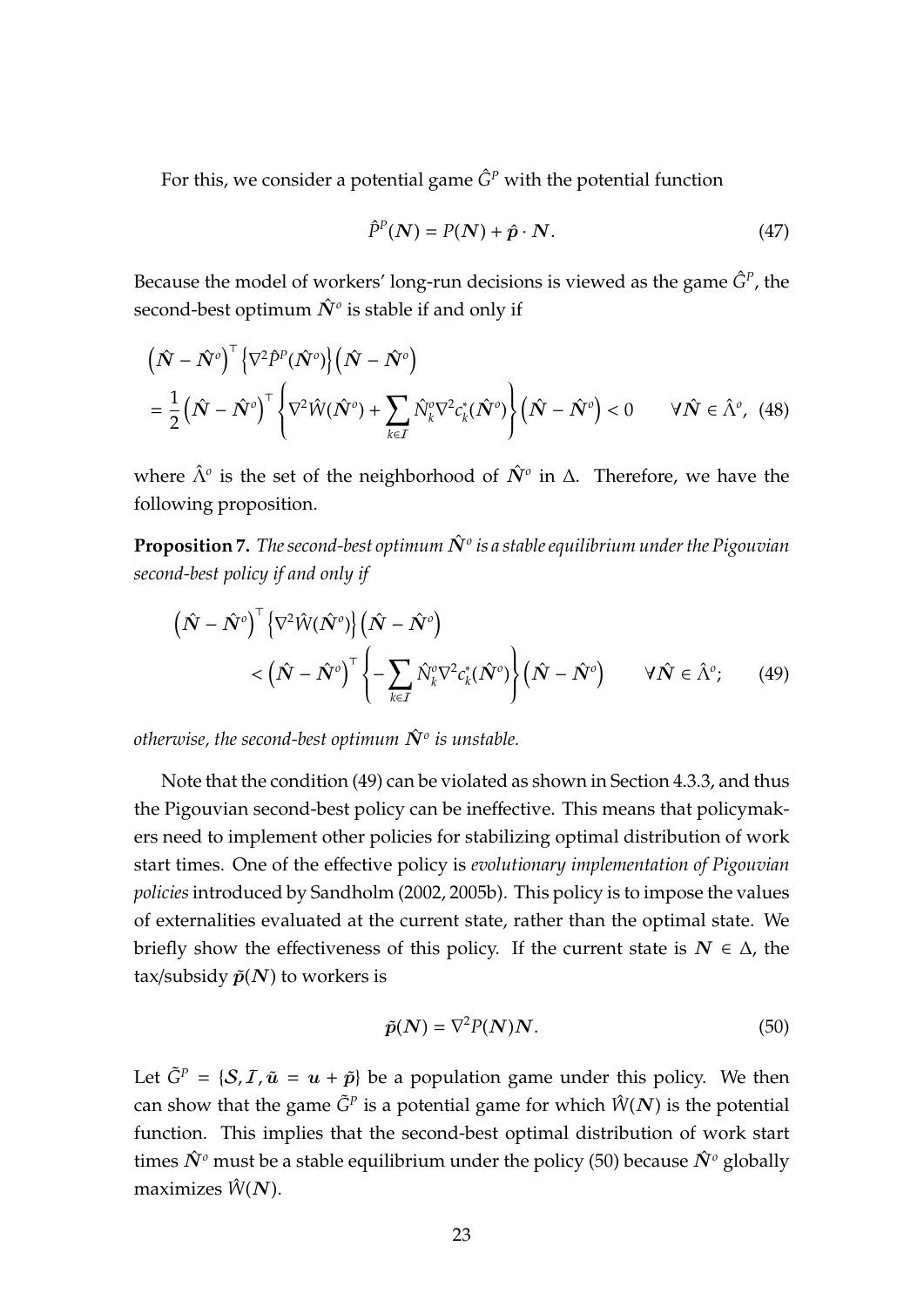#### **4.3.3 A simple example revisited**

To show concretely the properties of the first-best optimum, second-best optimum, and Pigouvian policies, we revisit the simple example presented in Section 3.2.4. In this simple case, *W* and  $\hat{W}$  are represented as functions of  $N_1$ .

$$
W(N_1) = 2P_1(N_1) - P_2(N_1), \tag{51}
$$

$$
\hat{W}(N_1) = 2P_1(N_1) - \hat{P}_2(N_1)
$$
\n(52)

$$
\hat{P}_2(N_1) = \begin{cases}\n\frac{\beta N}{4\mu^2} \{N^2 - 3N_1(N - N_1)\} & \text{if } \tau > \frac{N}{2\mu}, \\
\frac{\beta N^3}{4\mu^2} - \frac{2\beta \tau}{N} \left(\frac{N}{\mu} - \frac{\tau}{2}\right) N_1(N - N_1) & \text{if } \tau \le \frac{N}{2\mu}.\n\end{cases}
$$
\n(53)

Because *W* and  $\hat{W}$  are quadratic, the first-best and second-best optima  $N^o_1$ ,  $\hat{N}^o_1$  are easily obtained.

$$
\begin{cases}\nN_1^o = 0, N, & \text{if } \left\{\tau > \frac{\beta N}{8\alpha\mu^2} \text{ and } \tau > \frac{N}{2\mu}\right\} \text{ or } \left\{\tau > N\left(\frac{1}{\mu} - \frac{2\alpha}{\beta}\right) \text{ and } \tau \le \frac{N}{2\mu}\right\}, \\
N_1^o = \frac{N}{2} & \text{if } \left\{\tau \le \frac{\beta N}{8\alpha\mu^2} \text{ and } \tau > \frac{N}{2\mu}\right\} \text{ or } \left\{\tau \le N\left(\frac{1}{\mu} - \frac{2\alpha}{\beta}\right) \text{ and } \tau \le \frac{N}{2\mu}\right\},\n\end{cases}
$$
\n(54a)

$$
\begin{cases}\n\hat{N}_{1}^{\circ} = 0, N, & \text{if } \left\{ \tau > \frac{3\beta N}{8\alpha\mu^{2}} \text{ and } \tau > \frac{N}{2\mu} \right\} \text{ or } \left\{ \tau > 2N\left(\frac{1}{\mu} - \frac{\alpha}{\beta}\right) \text{ and } \tau \leq \frac{N}{2\mu} \right\}, \\
\hat{N}_{1}^{\circ} = \frac{N}{2} & \text{if } \left\{ \tau \leq \frac{3\beta N}{8\alpha\mu^{2}} \text{ and } \tau > \frac{N}{2\mu} \right\} \text{ or } \left\{ \tau \leq 2N\left(\frac{1}{\mu} - \frac{\alpha}{\beta}\right) \text{ and } \tau \leq \frac{N}{2\mu} \right\}.\n\end{cases}
$$
\n(54b)

It follows from (29) and (54) that the first-best optimal distribution of work start times is more clustered than the stable equilibrium, and that the second-best optimum is more staggered, which is illustrated by the red areas in Figure 5. Both are consistent with Propositions 4 and 5.

These results also indicate that  $\hat{N}_1^o$  can be equal to  $N_1^u$ . That is, the second-best optimum can be unstable under the Pigouvian second-best policy. Therefore, we have to carefully implement Pigouvian policies for alleviating traffic congestion, such as a congestion toll, if policymakers cannot control workers' short-run decisions.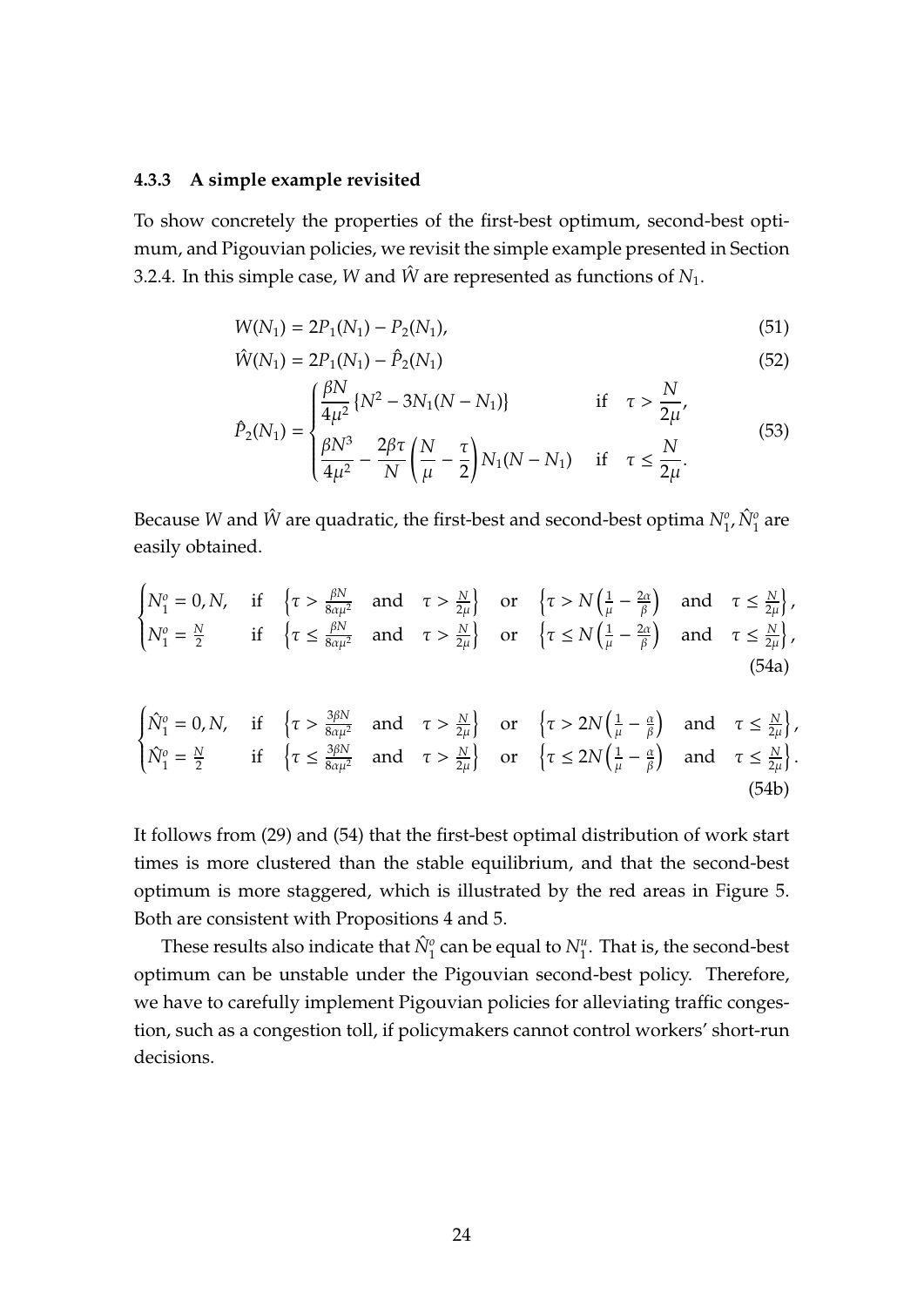

Figure 5: Differences between the stable equilibrium and the optimum  $(N =$  $1.0, \alpha = 0.2, \beta = 1.0$ 

# **5 Conclusions**

This study presented a model of work start time choice with bottleneck congestion and an analytical approach utilizing the properties of a potential game. By using this approach, we showed that equilibrium distribution of work start times is essentially non-unique and that stability of equilibria can be examined by checking the shape of the potential function. Furthermore, by comparing the social welfare function and the potential function, we clarified that if policymakers can eliminate the queue at the bottleneck, distribution of work start times should be more clustered than the stable equilibrium; otherwise, it should be more staggered. After characterizing the equilibrium and optimal distribution of work start times, we investigated the effectiveness of tax/subsidy policies and pointed out that if the queue cannot eliminated, Pigouvian tax/subsidy policies can be ineffective for achieving a optimum.

The analytical approach presented herein can be used not only for a model of work start time choice but also for a wide class of models considering bottleneck congestion. For instance, this approach is applicable to models of location choice with bottleneck congestion, such as Arnott (1998). Therefore, it would be valuable for future research to investigate the intrinsic properties of other models by applying the approach.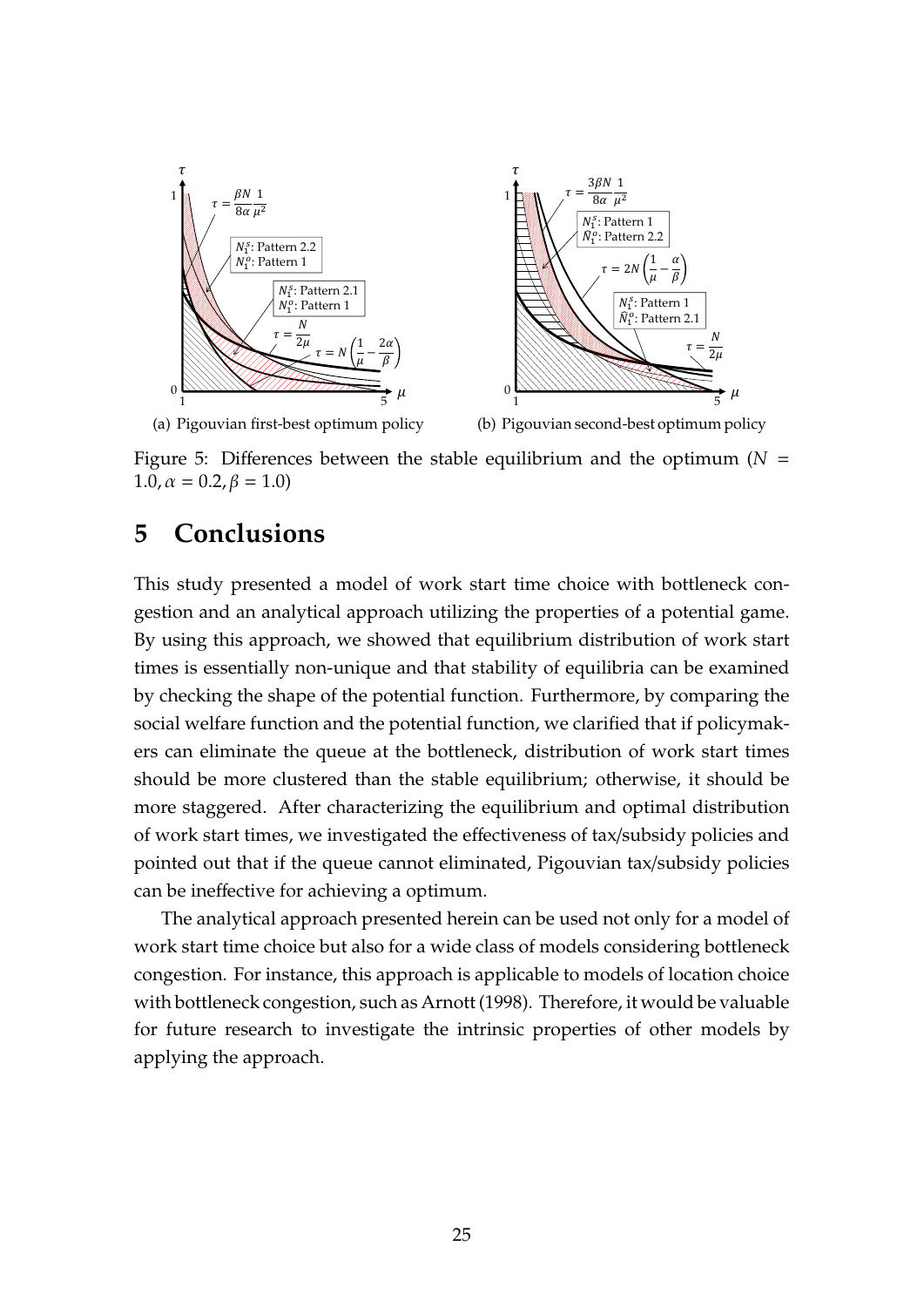# **A Proofs**

## **A.1 Proof of Lemma** 1

Let *t f*  $\int\limits_i^f$  and  $t^l_i$ *i* be the fastest and latest arrival time at CBD of worker *i*. It follows from Proposition 1 (i.e., uniqueness of the short-run equilibrium and the first-infirst-work discipline) that *t f*  $\int\limits_i^f$  and  $t^l_i$ *i* satisfy

$$
t_{i-1}^l \le t_i^f \quad \forall i \in \mathcal{I} \setminus \{1\}.\tag{55}
$$

Let  $\mathcal{I}_i \equiv \{j \mid q(t) > 0 \ \forall t \in [t_i, t_j] \text{ or } [t_j, t_i]\}.$  Then, we can say that the short-run equilibrium commuting cost of worker *i* is affected by behavior of worker  $j \in \mathcal{I}_i$ . That is,

$$
\frac{\partial c_i^*(N)}{\partial N_j} \neq 0 \quad \forall j \in \mathcal{I}_i. \tag{56}
$$

Note that if there exists  $t \in [t_i, t_j]$  or  $[t_j, t_i]$  such that  $q(t) = 0$ , Lindsey (2004) proves that

$$
\frac{\partial c_i^*(N)}{\partial N_j} = \frac{\partial c_j^*(N)}{\partial N_i} = 0 \quad \forall j \notin \mathcal{I}_i.
$$
 (57)

Thus, for the proof of the symmetry of  $\nabla c(N)$ , we will show here that

$$
\frac{\partial c_i^*(N)}{\partial N_j} = \frac{\partial c_j^*(N)}{\partial N_i} \quad \forall j \in \mathcal{I}_i.
$$
\n(58)

The short-run equilibrium commuting cost *c* ∗  $i_i^*(N)$  of worker *i* is expressed as

$$
c_i^*(\mathbf{N}) = \begin{cases} s(\Delta t_i^f) = q(t_i^l) + s(\Delta t_i^l) & \text{if } i = a_i \equiv \min \mathcal{I}_i, \\ q(t_i^f) + s(\Delta t_i^f) = s(\Delta t_i^l) & \text{if } i = b_i \equiv \max \mathcal{I}_i, \\ q(t_i^f) + s(\Delta t_i^f) = q(t_i^l) + s(\Delta t_i^l) & \text{otherwise,} \end{cases}
$$
(59)

where ∆*t f*  $\int_{i}^{f} \equiv t_i - t_i^f$  $\int\limits_i^f$  and  $\Delta t^l_i$  $i_i^l \equiv t_i - t_i^l$  $i_t^l$ , because  $q(t_a^l)$  $\alpha_i$ <sup>*j*</sup> = *q*(*t*<sup>*l<sub>l</sub>*</sup>  $\binom{l}{b_i}$  = 0. This is rewritten as

$$
c_i^*(\mathbf{N}) = q(t_i^f) + s(\Delta t_i^f) = \left\{ q(t_{i-1}^f) + s(\Delta t_{i-1}^f) - s(\Delta t_{i-1}^l) \right\} + s(\Delta t_i^f) = \cdots
$$
  
= 
$$
\sum_{k=a_i}^{i-1} \left\{ s(\Delta t_k^f) - s(\Delta t_k^l) \right\} + s(\Delta t_i^f).
$$
 (60)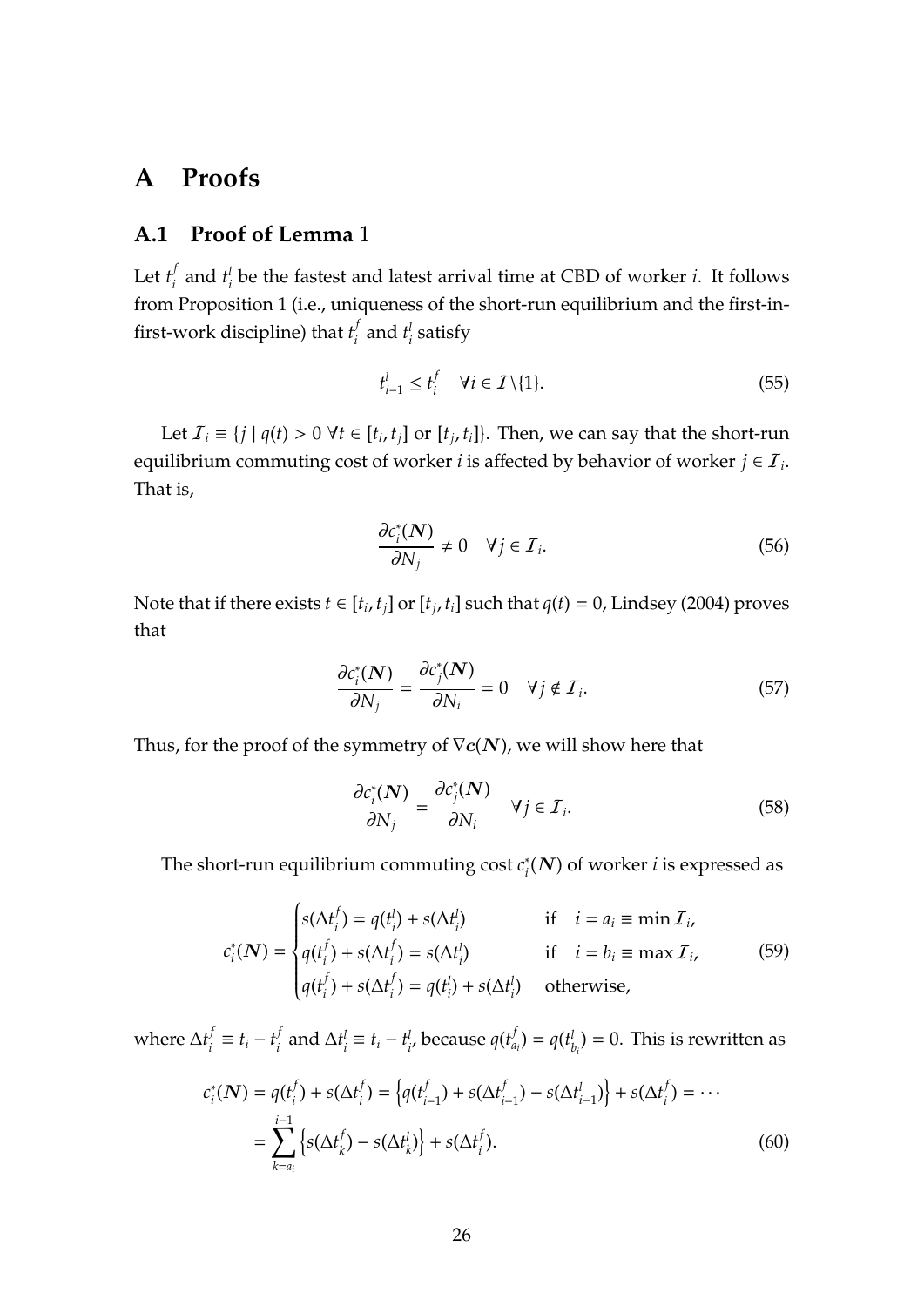Furthermore, *t f*  $\int_i^f$  and  $t^l_i$  $\frac{l}{i}$  are represented as functions of  $t_a^f$  $_{a_i}^j$  and  $\boldsymbol{N}$ :

$$
t_i^f = t_{a_i}^f + \frac{\sum_{k=a_i}^{j-1} N_k}{\mu}, \qquad t_i^l = t_{a_i}^f + \frac{\sum_{k=a_i}^{j} N_k}{\mu}.
$$
 (61)

Therefore, differentiating *c* ∗  $C_i^*(\boldsymbol{N})$  with respect to  $N_i$ , we have

$$
\frac{\partial c_i^*(\mathbf{N})}{\partial N_j} = \begin{cases}\n-\frac{\partial t_{a_i}^f}{\partial N_j} \left[ \sum_{k=a_i}^{i-1} \left\{ s'(\Delta t_k^f) - s'(\Delta t_k^l) \right\} + s'(\Delta t_i^f) \right] - \frac{1}{\mu} \left[ -s'(\Delta t_j^l) + \sum_{k=j+1}^{i-1} \left\{ s'(\Delta t_k^f) - s'(\Delta t_k^l) \right\} + s'(\Delta t_i^f) \right] \\
-\frac{\partial t_{a_i}^f}{\partial N_j} \left[ \sum_{k=a_i}^{i-1} \left\{ s'(\Delta t_k^f) - s'(\Delta t_k^l) \right\} + s'(\Delta t_i^f) \right]\n\end{cases}
$$
\n(62)

where the prime denotes differentiation. In addition, it follows from  $q(t_{b_i}) = 0$ that

$$
\sum_{i \in \mathcal{I}_i} \left\{ s(\Delta t_k^f) - s(\Delta t_k^l) \right\} = 0. \tag{63}
$$

1  $\overline{\phantom{a}}$ 

Differentiating both side of (63) with respect to *N<sup>j</sup>* , we obtain

$$
-\frac{\partial t_{a_i}^f}{\partial N_j} \left[ \sum_{k \in \mathcal{I}_i} \left\{ s'(\Delta t_k^f) - s'(\Delta t_k^l) \right\} \right] - \frac{1}{\mu} \left[ -s'(\Delta t_j^l) + \sum_{k=j+1}^{b_i} \left\{ s'(\Delta t_k^f) - s'(\Delta t_k^l) \right\} \right] = 0. \quad (64)
$$

Substituting this into (62) yields

$$
\frac{\partial c_i^*(\mathbf{N})}{\partial N_j} = \begin{cases}\n-\frac{\partial t_{a_i}^f}{\partial N_i} \left[ \sum_{k=a_i}^{j-1} \left\{ s'(\Delta t_k^f) - s'(\Delta t_k^l) \right\} + s'(\Delta t_j^f) \right] & \text{if } i > j, \\
-\frac{\partial t_{a_i}^f}{\partial N_j} \left[ \sum_{k=a_i}^{i-1} \left\{ s'(\Delta t_k^f) - s'(\Delta t_k^l) \right\} + s'(\Delta t_i^f) \right] & \text{if } i \leq j,\n\end{cases}\n\tag{65}
$$

which shows the symmetry of  $\nabla c(N)$ .

We next prove positive definiteness of  $\nabla c(N)$ . Substituting (64) into (65), we obtain

$$
\frac{\partial c_i^*(N)}{\partial N_j} = \frac{\partial c_j^*(N)}{\partial N_i} = \frac{S_{ij}^f S_{ji}^l}{\mu S_i},\tag{66a}
$$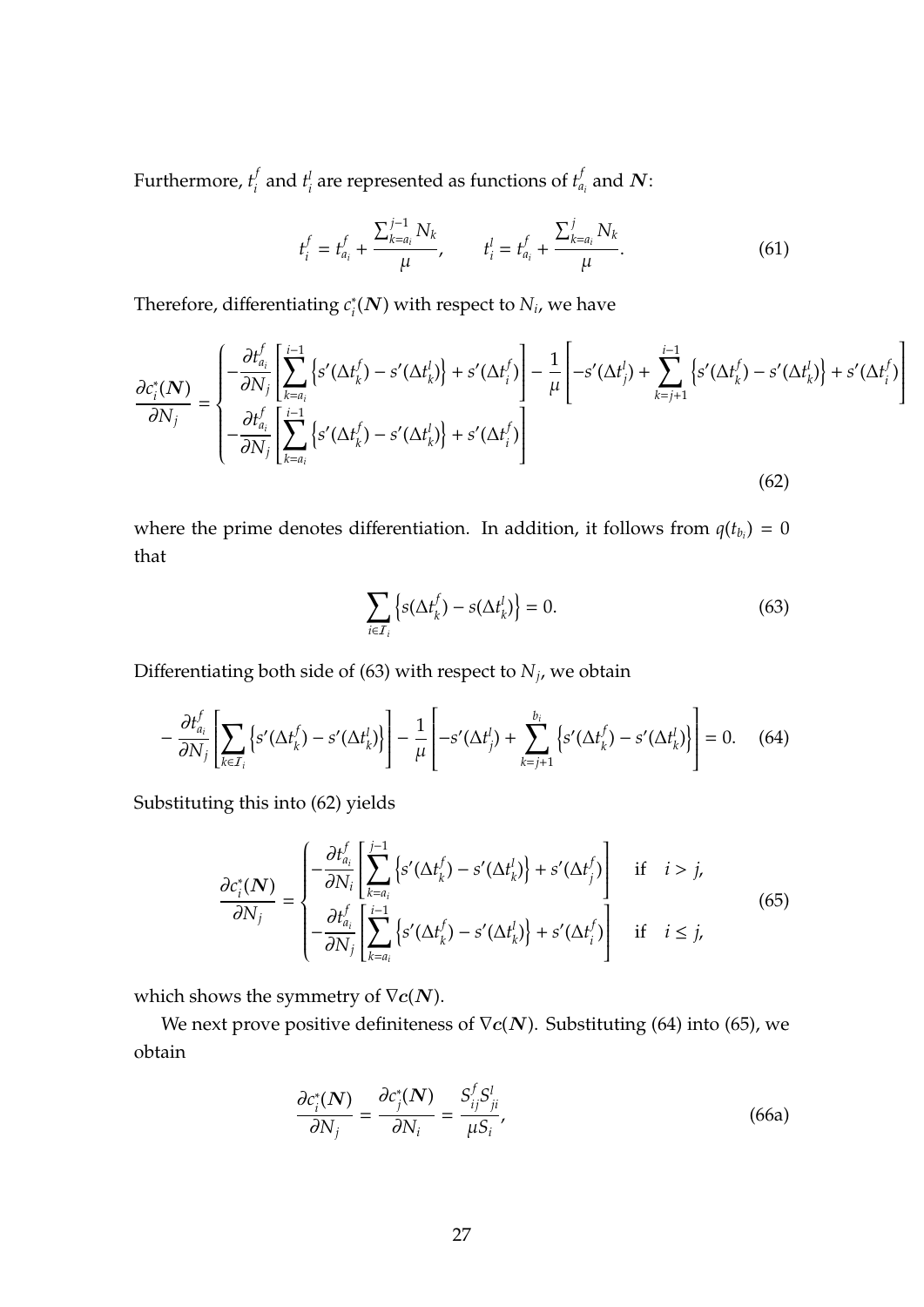$$
S_{ij}^{f} \equiv s'(\Delta t_{j}^{f}) + \sum_{k=a_{i}}^{j-1} \left\{ s'(\Delta t_{k}^{f}) - s'(\Delta t_{k}^{i}) \right\} > 0,
$$
\n(66b)

$$
S_{ij}^{l} \equiv -s'(\Delta t_j^{l}) + \sum_{k=j+1}^{b_i} \left\{ s'(\Delta t_k^{f}) - s'(\Delta t_k^{l}) \right\} > 0,
$$
 (66c)

$$
S_i \equiv \sum_{k \in S_i} \left\{ s'(\Delta t_k^f) - s'(\Delta t_k^l) \right\} > 0. \tag{66d}
$$

Note that since −*s* ′ (∆*t l*  $\binom{l}{i}$ +*s*<sup> $\prime$ </sup>( $\Delta t$ <sup>*f*</sup><sub>*i*</sub> *f*<sub>*i*+1</sub></sub> $) > 0$  for all *i*, *i* + 1 ∈  $\mathcal{I}$ <sub>*i*</sub>, *s*'(∆*t*<sub>*d*</sub><sup>*t*</sup></sup>  $\binom{f}{a_i}>0$ , and  $s'(\Delta t_i^l)$  $_{b_i}^l$ ) < 0,  $S_i$ ,  $S_{ij}^f$ ,  $S_{ij}^l$  are all positive. Thus, (66a) can be rewritten as follows:

$$
\nabla c(N) = LL^{\top},\tag{67}
$$

where  $L = (L_{ij})_{i,j \in I}$  is a lower triangular matrix, the  $(i, j)$  entries of which are given by

$$
L_{ij} = \begin{cases} S_{ii}^{l} \sqrt{\frac{1}{S_{i}} \left\{ \frac{S_{ij}^{f}}{S_{ij}^{l}} - \frac{S_{i(j-1)}^{f}}{S_{i(j-1)}^{l}} \right\}} > 0 & \text{if } i \geq j, j \in \mathcal{I}_{i}, \\ 0 & \text{otherwise}, \end{cases}
$$
(68)

where  $S_i^f$  $\frac{f}{i0} = 0, S_i^l$  $\mathbf{y}_{i0}^l \neq 0$ . This implies that  $\nabla \mathbf{c}(\mathbf{N})$  has a Cholesky decomposition, and thus  $\nabla \boldsymbol{c}(\boldsymbol{N})$  is positive semidefinite $^6$ .

## **A.2 Proof of Proposition** 2

Since it is apparent that  $P(N)$  is the potential function of the game  $G$ , we prove here that the convexity of  $P_1(N)$  and  $P_2(N)$ .

We first show that  $P_1(N)$  is convex. The Hessian matrix of  $P_1(N)$  is given by

$$
\nabla^2 P_1(N) = \alpha \left\{ H \mathbf{E} - \tau \mathbf{D} \right\}.
$$
 (69)

<sup>&</sup>lt;sup>6</sup>For the proof, see, e.g., Corollary 7.2.9 of Horn and Johnson (2013).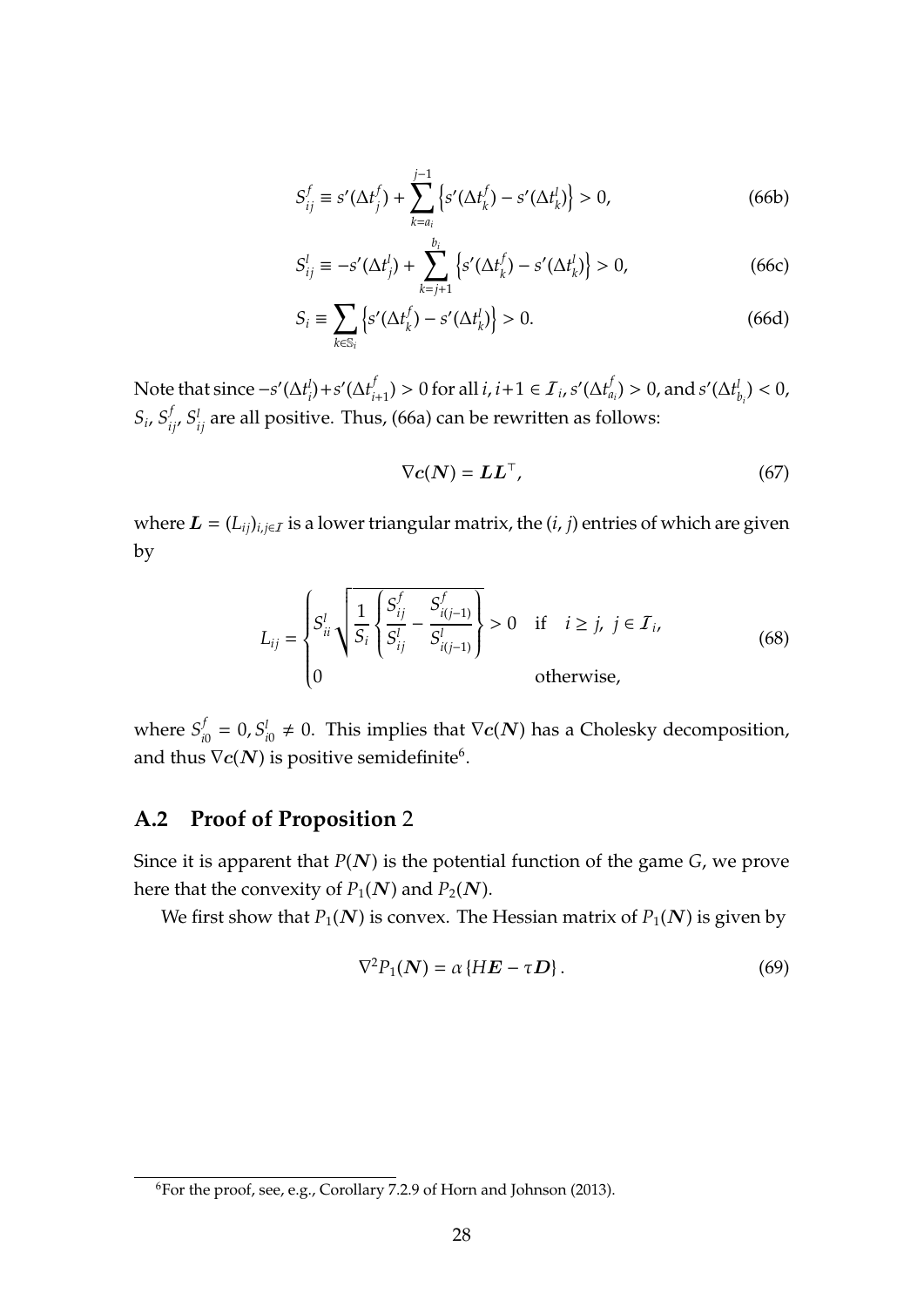Its inverse can be directly computed as

$$
\left\{\nabla^2 P_1(N)\right\}^{-1} = \frac{1}{\tau} \begin{bmatrix}\n\gamma & -0.5 & & & \varepsilon \\
-0.5 & 1 & -0.5 & & \varepsilon \\
& -0.5 & 1 & -0.5 & \\
& & \ddots & \ddots & \ddots \\
& & & -0.5 & 1 & -0.5 \\
& & & & -0.5 & \gamma\n\end{bmatrix},
$$
(70)  
\n
$$
\gamma \equiv \varepsilon + 0.5,
$$
(71)  
\n
$$
P_1 = \frac{\tau}{\tau}
$$

$$
\epsilon \equiv \frac{1}{2\{2H - (T - 1)\tau\}}.\tag{72}
$$

Then, by Gershgorin circle theorem,<sup>7</sup> every eigenvalue  $\lambda_{\{\nabla^2 P_1(\boldsymbol{N})\}^{-1}}$  of  $\{\nabla^2 P_1(\boldsymbol{N})\}^{-1}$ lies in

$$
0 \le \lambda_{\{\nabla^2 P_1(N)\}^{-1}} \le \max\{1 + 2\epsilon, 2\}.
$$
 (73)

It follows from this that every eigenvalue of  $\nabla^2 P_1(\boldsymbol{N})$  is also nonnegative. This shows the convexity of  $P_1(N)$ .

 $P_2(N)$  is also convex, because  $\nabla^2 P_2(N) = \nabla c(N)$  is positive semidefinite as shown in Lemma 1.

## **A.3 Proof of Lemma** 3

Suppose to the contrary that there exists an equilibrium  $N^*$  in which, for some *i*, *j* ∈ supp  $N^*$  with *j* − *i* ≥ 2,  $N^*_k$  = 0 (i.e.,  $k \notin \text{supp } N^*$ ) for all *i* <  $k$  < *j*, and let  $d_{ij} \equiv |i - j|$ ,  $\tilde{N}_k^- \equiv \sum_{m=1}^k N_m$ , and  $\tilde{N}_k^+ \equiv \sum_{m=k}^T N_m$ . Then, for  $k \in (i, j)$ ,

$$
u_i = u_j \ge u_k, \tag{74a}
$$

$$
u_i - u_j = \tau d_{ij} \left\{ \tilde{N}_k^- - \tilde{N}_k^+ \right\} - c_i^*(N) + c_j^*(N) = 0, \qquad (74b)
$$

$$
u_i - u_k = \tau d_{ik} \left\{ \tilde{N}_k^- - \tilde{N}_k^+ \right\} - c_i^*(N) + c_k^*(N) \ge 0, \tag{74c}
$$

$$
u_j - u_k = \tau d_{kj} \left\{ \tilde{N}_k^+ - \tilde{N}_k^- \right\} - c_j^*(N) + c_k^*(N) \ge 0.
$$
 (74d)

If  $\tilde{N}_k^- \ge \tilde{N}_k^+$ , we have  $c_i^*$  $\binom{*}{i}$ <sup>(</sup>N) ≥  $c_j^*$  $c^*_j(\boldsymbol{N}) > 0$  and  $c^*_k$  $k^*$ (**N**) ≥  $c^*$ <sub>j</sub>  $j^*_j$ ( $N$ ) > 0 from (74b) and (74d). This implies that  $q(t_k) > 0$ , i.e.,  $t_i^l$  $t_i > t_k$ . Furthermore, substituting (74b) into

<sup>&</sup>lt;sup>7</sup>For the details of this theorem, see, e.g., Strang (2006) and Horn and Johnson (2013).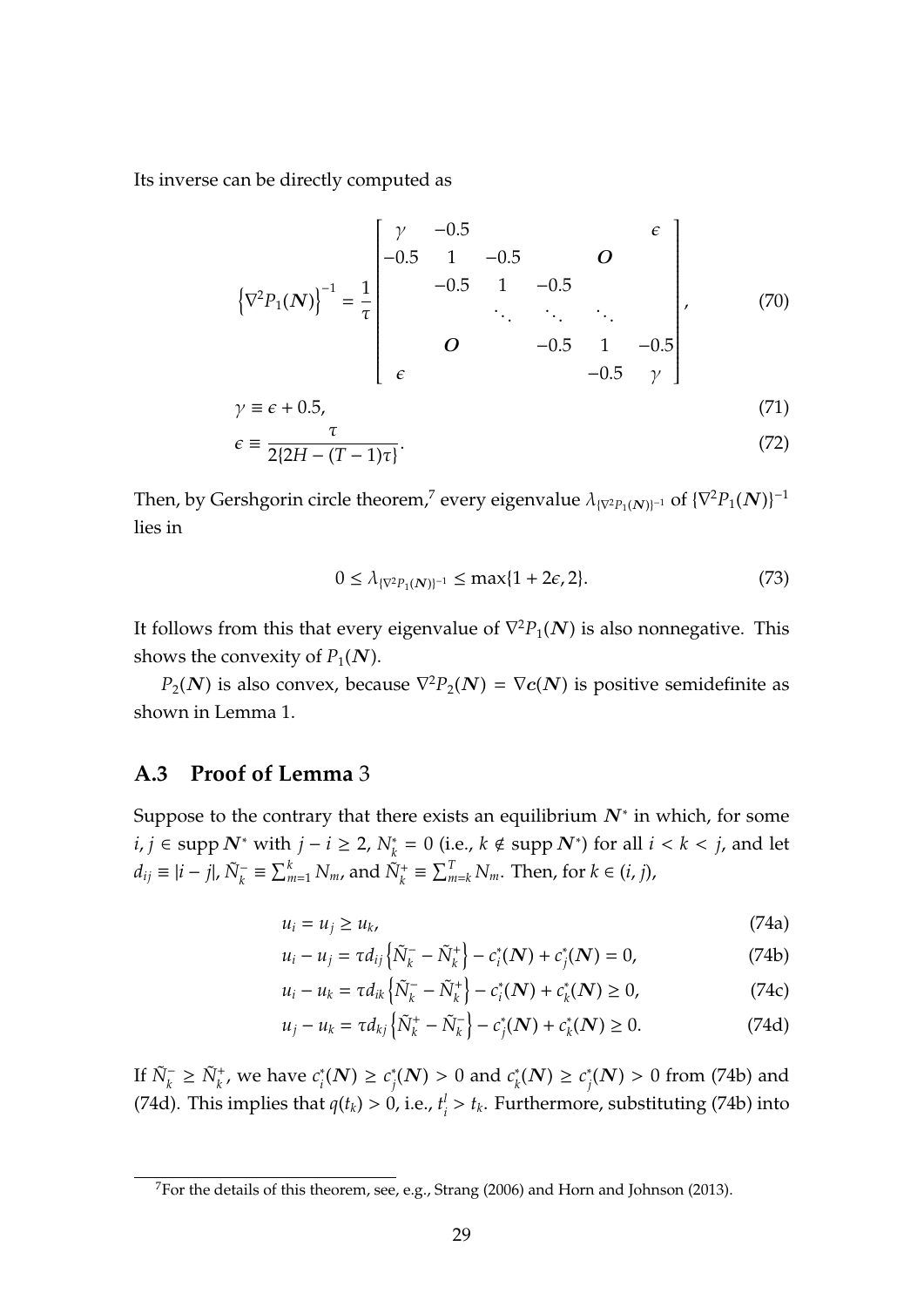(74d) yields

$$
u_j - u_k = -\frac{d_{ik}}{d_{ij}} c_j^*(N) - \frac{d_{kj}}{d_{ij}} c_i^*(N) + c_k^*(N) = -\frac{d_{ik}}{d_{ij}} s(\Delta t_j^f) - \frac{d_{kj}}{d_{ij}} s(\Delta t_i^j) + s(t_k - t_i^l). \tag{75}
$$

Since  $s(x)$  is convex, (75) is rewritten as

$$
u_j - u_k \le \begin{cases} \frac{d_{ik}}{d_{ij}} \left\{ -s(\Delta t_j^f) + s(t_k - t_i^l) + \tau d_{kj} s'(t_k - t_i^l) \right\} < 0 & \text{if } t_i^l < t_j, \\ \frac{d_{ik}}{d_{ij}} \left\{ s(t_k - t_i^l) - s(\Delta t_j^f) \right\} + \frac{d_{kj}}{d_{ij}} \left\{ s(t_k - t_i^l) - s(\Delta t_i^l) \right\} < 0 & \text{if } t_i^l \ge t_j. \end{cases} \tag{76}
$$

If  $\tilde{N}_k^- < \tilde{N}_k^+$ , we can easily show that  $u_i - u_k < 0$  by the same procedure. But this contradicts *i*, *j* ∈ supp  $N^*$  (i.e.,  $u_i = u_j \ge u_k$ ).

## **A.4 Proof of Lemma** 4

It follows from Proposition 1 (uniqueness of the short-run equilibrium and the first-in-first-work discipline) that  $Z(N)$  is represented as

$$
Z(\mathbf{N}) = \sum_{k \in \mathcal{I}} \int_{t_k^f}^{t_k^l} \mu s(t_k - t) dt.
$$
 (77)

Since *t f*  $\int_i^f$  and  $t_i^l$  $\mathbf{F}_i^l$  is given by (61), differentiation of  $\mathsf{Z}(\boldsymbol{N})$  with respect to  $N_i$  yields

$$
\frac{\partial Z(\mathbf{N})}{\partial N_i} = s(\Delta t_i^l) + \sum_{k=i+1}^{b_i} \left\{ -s(\Delta t_k^f) + s(\Delta t_k^l) \right\} + \mu \frac{\partial t_{a_i}^f}{\partial N_i} \sum_{k \in \mathcal{I}_i} \left\{ -s(\Delta t_k^f) + s(\Delta t_k^l) \right\}.
$$
 (78)

Substituting (62), we have

$$
\frac{\partial Z(\mathbf{N})}{\partial N_i} = \sum_{k=a_i}^{i-1} \left\{ s(\Delta t_k^f) - s(\Delta t_k^f) \right\} + s(\Delta t_i^f) = c_i^*(\mathbf{N}). \tag{79}
$$

# **References**

Akamatsu, T., Fujishima, S., Takayama, Y., 2014a. On stable equilibria in discretespace social interaction models. MPRA Paper, University Library of Munich, Germany, 55938.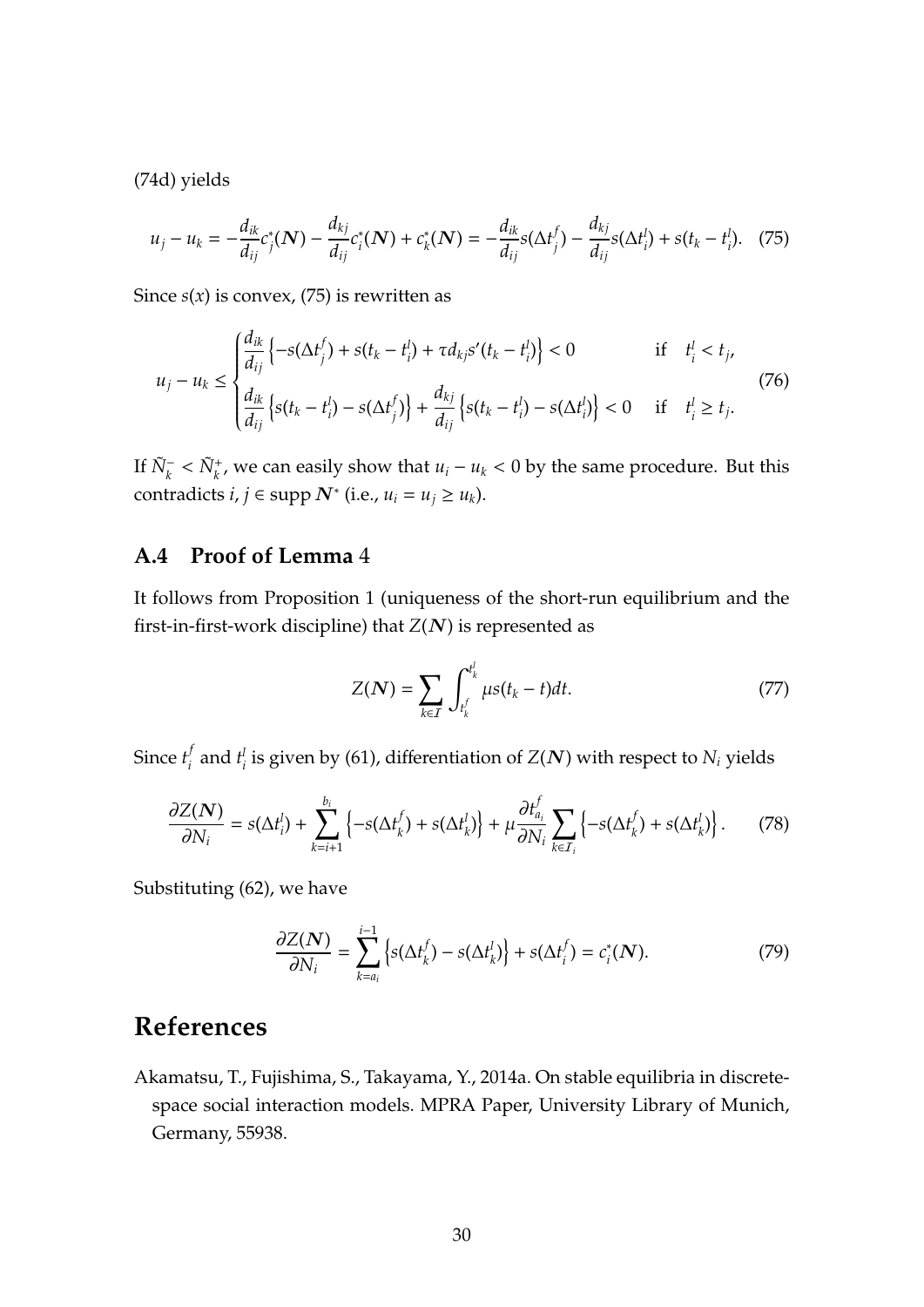- Akamatsu, T., Fujishima, S., Takayama, Y., 2014b. Stabilization of social optimum in economies with positive and negative externalities. mimeograph.
- Arnott, R., 1998. Congestion tolling and urban spatial structure. Journal of Regional Science 38 (3), 495–504.
- Arnott, R., 2007. Congestion tolling with agglomeration externalities. Journal of Urban Economics 62 (2), 187–203.
- Arnott, R., de Palma, A., Lindsey, R., 1990. Economics of a bottleneck. Journal of Urban Economics 27 (1), 111–130.
- Arnott, R., de Palma, A., Lindsey, R., 1993. A structural model of peak-period congestion: A traffic bottleneck with elastic demand. The American Economic Review 83 (1), 161–179.
- Arnott, R., de Palma, A., Lindsey, R., 1994. The welfare effects of congestion tolls with heterogeneous commuters. Journal of Transport Economics and Policy 28 (2), 139–161.
- Arnott, R., Rave, T., Schöb, R., 2005. Alleviating Urban Traffic Congestion. MIT Press.
- Beckmann, M. J., 1976. Spatial equilibrium in the dispersed city. In: Papageorgiou, G. J. (Ed.), Mathematical Land Use Theory. Lexington Books, pp. 117–125.
- Beckmann, M. J., McGuire, C. B., Winsten, C. B., 1956. Studies in the Economics of Transportation. Yale University Press.
- Berliant, M., Peng, S.-K., Wang, P., 2002. Production externalities and urban configuration. Journal of Economic Theory 104 (2), 275–303.
- Brown, G. W., von Neumann, J., 1950. Solutions of games by differential equations. In: Kuhn, H. W., Tucker, A. W. (Eds.), Contributions to the Theory of Games I. Princeton University Press.
- Daganzo, C. F., 1985. The uniqueness of a time-dependent equilibrium distribution of arrivals at a single bottleneck. Transportation Science 19 (1), 29–37.
- de Palma, A., Lindsey, R., 2011. Traffic congestion pricing methodologies and technologies. Transportation Research Part C: Emerging Technologies 19 (6), 1377–1399.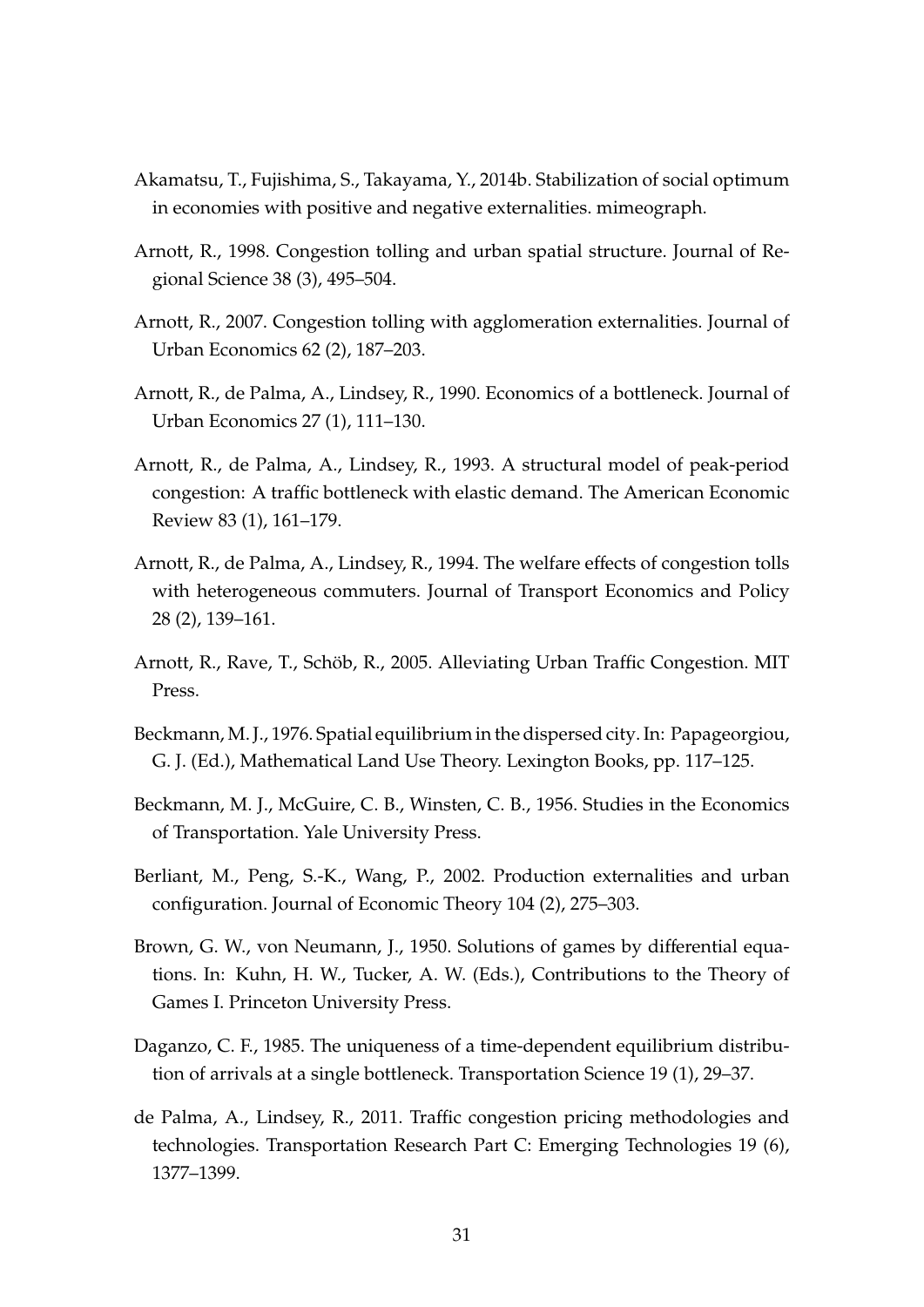- Dupuis, P., Nagurney, A., 1993. Dynamical systems and variational inequalities. Annals of Operations Research 44 (1), 9–42.
- Fosgerau, M., Small, K., 2014. Endogenous scheduling preferences and congestion. Working Paper, University of California at Irvine.
- Fujita, M., 1988. A monopolistic competition model of spatial agglomeration: Differentiated product approach. Regional Science and Urban Economics 18 (1), 87–124.
- Fujita, M., Ogawa, H., 1982. Multiple equilibria and structural transition of nonmonocentric urban configurations. Regional Science and Urban Economics 12 (2), 161–196.
- Fujita, M., Thisse, J.-F., 2013. Economics of Agglomeration: Cities, Industrial Location, and Globalization, 2nd Edition. Cambridge University Press.
- Gilboa, I., Matsui, A., 1991. Social stability and equilibrium. Econometrica 59 (3), 859–867.
- Gubins, S., Verhoef, E. T., 2014. Dynamic bottleneck congestion and residential land use in the monocentric city. Journal of Urban Economics 80, 51–61.
- Henderson, J. V., 1981. The economics of staggered work hours. Journal of Urban Economics 9 (3), 349–364.
- Hendrickson, C., Kocur, G., 1981. Schedule delay and departure time decisions in a deterministic model. Transportation Science 15 (1), 62–77.
- Horn, R. A., Johnson, C. R., 2013. Matrix Analysis, 2nd Edition. Cambridge University Press.
- Iryo, T., Yoshii, T., 2007. Equivalent optimization problem for finding equilibrium in the bottleneck model with departure time choices. In: Heydecker, B. G. (Ed.), Mathematics in Transport. Elsevier, pp. 231–244.
- Kuwahara, M., 1990. Equilibrium queueing patterns at a two-tandem bottleneck during the morning peak. Transportation Science 24 (3), 217–229.
- Lindsey, R., 2004. Existence, uniqueness, and trip cost function properties of user equilibrium in the bottleneck model with multiple user classes. Transportation Science 38 (3), 293–314.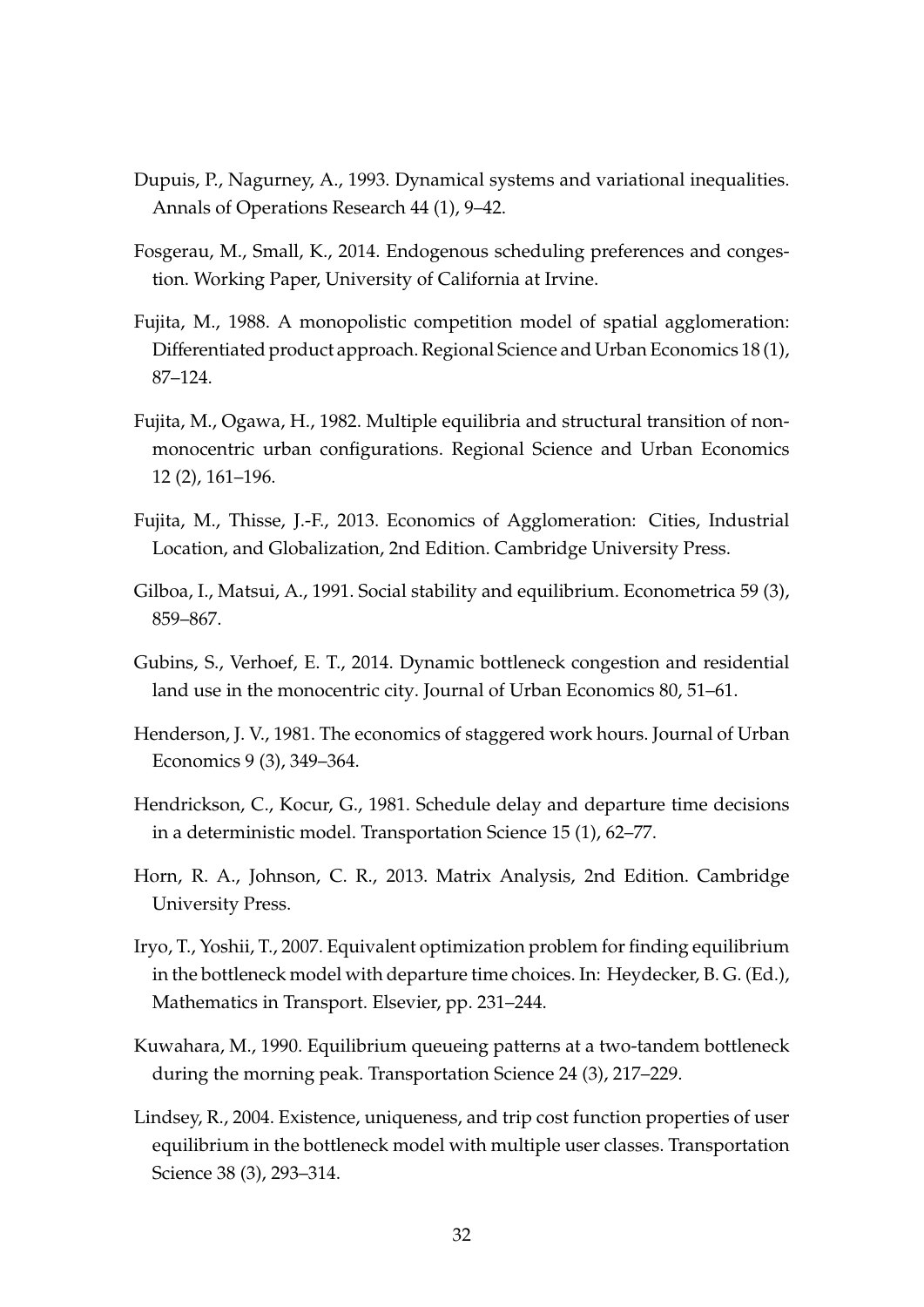- Monderer, D., Shapley, L. S., 1996. Potential games. Games and Economic Behavior 14 (1), 124–143.
- Mossay, P., Picard, P. M., 2011. On spatial equilibria in a social interaction model. Journal of Economic Theory 146 (6), 2455–2477.
- Mun, S.-i., Yonekawa, M., 2006. Flextime, traffic congestion and urban productivity. Journal of Transport Economics and Policy 40 (3), 329–358.
- Peer, S., Verhoef, E. T., 2013. Equilibrium at a bottleneck when long-run and shortrun scheduling preferences diverge. Transportation Research Part B: Methodological 57, 12–27.
- Rosenthal, R. W., 1973. A class of games possessing pure-strategy Nash equilibria. International Journal of Game Theory 2 (1), 65–67.
- Sandholm, W. H., 2001. Potential games with continuous player sets. Journal of Economic Theory 97 (1), 81–108.
- Sandholm, W. H., 2002. Evolutionary implementation and congestion pricing. The Review of Economic Studies 69 (3), 667–689.
- Sandholm, W. H., 2005a. Excess payoff dynamics and other well-behaved evolutionary dynamics. Journal of Economic Theory 124 (2), 149–170.
- Sandholm, W. H., 2005b. Negative externalities and evolutionary implementation. The Review of Economic Studies 72 (3), 885–915.
- Sandholm, W. H., 2010. Population Games and Evolutionary Dynamics. MIT Press.
- Sato, S., Akamatsu, T., 2006. A simultaneous equilibrium model of work start time and departure time choices with bottleneck congestion. Infrastructure Planning Review, JSCE 23 (4), 903–910 (in Japanese).
- Simsek, A., Ozdaglar, A., Acemoglu, D., 2007. Generalized Poincaré-Hopf theorem for compact nonsmooth regions. Mathematics of Operations Research 32 (1), 193–214.
- Smith, M. J., 1984. The existence of a time-dependent equilibrium distribution of arrivals at a single bottleneck. Transportation Science 18 (4), 385–394.